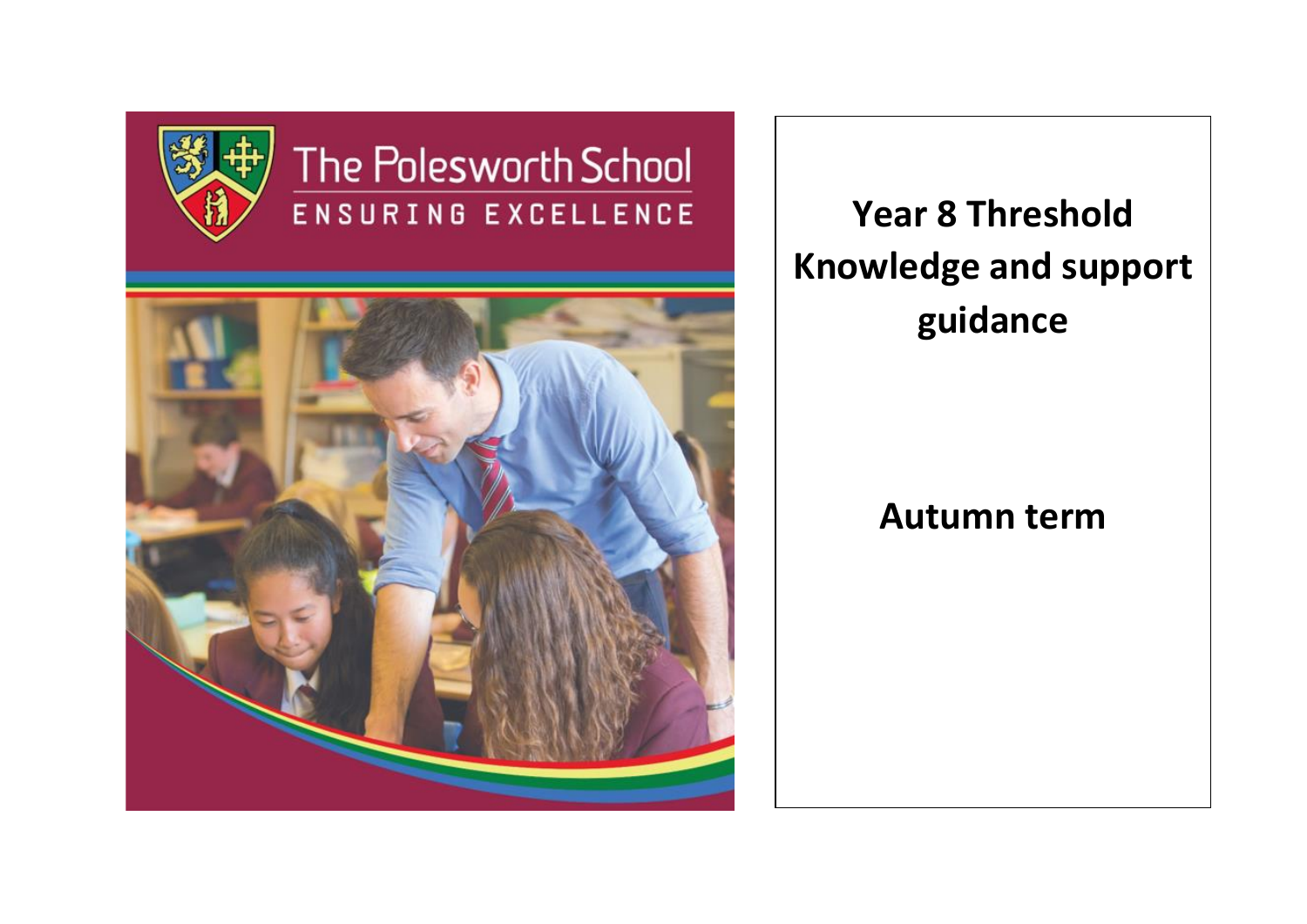For the topics of learning within each subject we have identified the key knowledge and skills which students need to secure to give them a firm foundation on which to build further learning. We refer to these as threshold knowledge and it our intention that every student secures the threshold knowledge in order to make outstanding progress through the curriculum.

We believe that the form in which feedback and assessment takes place must be specifically related to the individual subject therefore subject teachers use a range of strategies to assess students' progress using the threshold knowledge.

We have included below the subject threshold knowledge for the topics of learning covered during the autumn term. You can support your son/daughter's progress by regularly discussing the threshold knowledge with them to help them to remember what they have learnt. To assist you in supporting your son/daughter with any areas for development we have signposted resources and links for each subject below.

| <b>Subject</b> | Year 8 Threshold Concepts - Autumn term                                                                                                                                                                                                           | How to support students' learning                                                                                                                                                                                                                                                                            |
|----------------|---------------------------------------------------------------------------------------------------------------------------------------------------------------------------------------------------------------------------------------------------|--------------------------------------------------------------------------------------------------------------------------------------------------------------------------------------------------------------------------------------------------------------------------------------------------------------|
| <b>Art</b>     | Pattern $-$<br>1. Identify and create a motif and a pattern.<br>2. Demonstrate understanding of an artist's work<br>relating to pattern.<br>3. Construct two types of patterns.<br>4. Create pattern design relating to an artist and<br>culture. | • Practice searching for examples of<br>pattern within the home.<br>• Can the student identify what the motif<br>is?<br>• Can the student identify what type of<br>pattern it is? E.g., repeat, mirrored,<br>half-drop etc.<br>Encourage the student to develop<br>designs for different areas of the house. |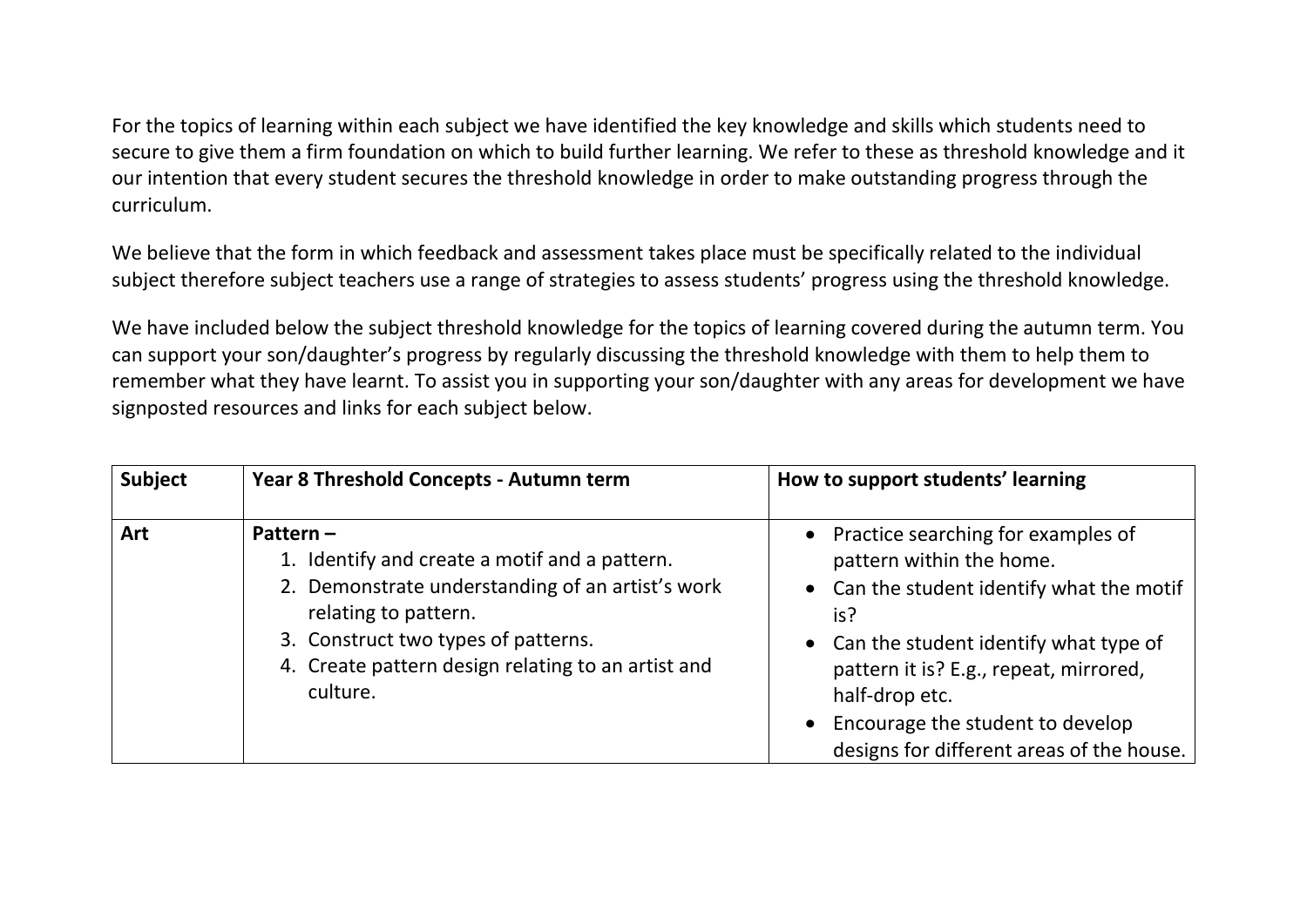|              |                                                                                                                                                                                                                                                                                                                                                                                                                                                                                                                                                                                                                                                                                                                   | • Encourage the student to research<br>artists that have used pattern and<br>identify the motif and type of pattern<br>used.                                                                                                                                                                                                                                                                                                                                                                                                                                                                                                                                                |
|--------------|-------------------------------------------------------------------------------------------------------------------------------------------------------------------------------------------------------------------------------------------------------------------------------------------------------------------------------------------------------------------------------------------------------------------------------------------------------------------------------------------------------------------------------------------------------------------------------------------------------------------------------------------------------------------------------------------------------------------|-----------------------------------------------------------------------------------------------------------------------------------------------------------------------------------------------------------------------------------------------------------------------------------------------------------------------------------------------------------------------------------------------------------------------------------------------------------------------------------------------------------------------------------------------------------------------------------------------------------------------------------------------------------------------------|
| <b>Drama</b> | <b>Beowulf -</b><br>1. Know and demonstrate the skill of storytelling.<br>2. Demonstrate narration in performance.<br>3. Understand and demonstrate the concept of a<br>character /role in terms of function / emotion /<br>intention.<br>4. Demonstrate broader knowledge of how an actor<br>can use their voice and demonstrate a range of<br>techniques in performance.<br>5. Understand and demonstrate evaluative skills<br>framed in a constructive way.<br>6. Demonstrate acting upon evaluative feedback to<br>improve work.<br>7. Understand and demonstrate how to generate<br>ideas to explore through devising.<br>8. Demonstrate focussed performance skills including<br>acting 6 and use of space. | When possible, encourage your child to<br>read aloud and read aloud to them.<br>Focus on voice, especially tone,<br>emphasis, volume and pause. Listen to<br>audiobooks together and focus on the<br>narrator's use of voice. There are<br>further resources to develop vocal skills<br>on Oak Academy:<br>https://classroom.thenational.academy<br>/lessons/vocal-skills-part-1-c8ukcc<br>Encourage your child to evaluate (make<br>judgements) about drama that you<br>watch, on television, film or at the<br>theatre. Encourage them to explain<br>what they liked / disliked with a<br>detailed description to explain. There<br>are further resources to develop this |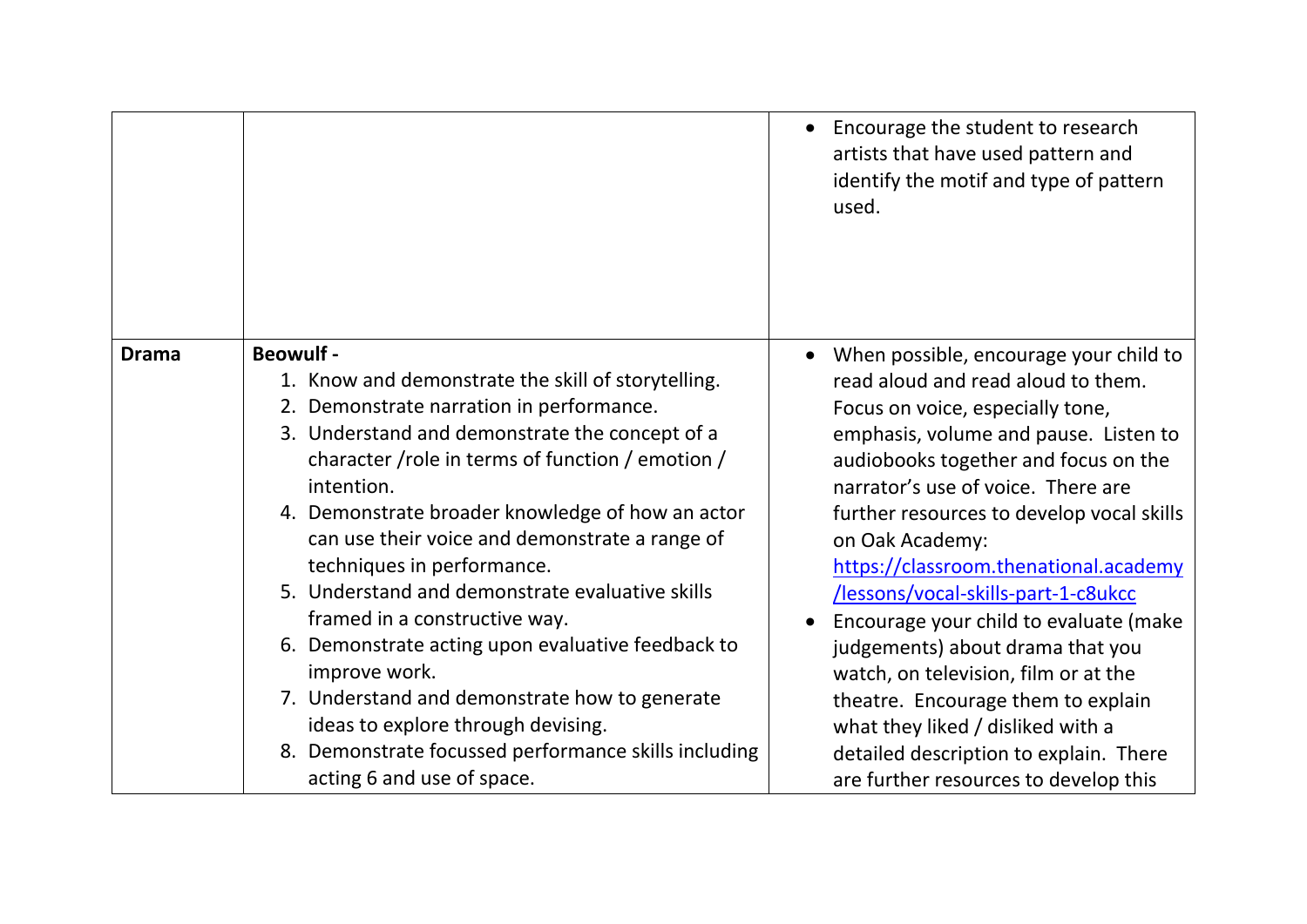|                |                                                     | skill on BBC Bitesize here:                  |
|----------------|-----------------------------------------------------|----------------------------------------------|
|                | <b>Darkwood Manor -</b>                             | https://www.bbc.co.uk/bitesize/guides        |
|                | 1. Understand and demonstrate the creation of       | /zxs9xnb/revision/1                          |
|                | atmosphere especially the creation of tension.      |                                              |
|                | 2. Develop and demonstrate use of performance       |                                              |
|                | skills with a focus on physicality.                 |                                              |
|                | 3. Develop and demonstrate use of performance       |                                              |
|                | skills with a focus on voice.                       |                                              |
|                | 4. Demonstrate the ability to create a story /      |                                              |
|                | generate ideas.                                     |                                              |
|                | 5. Understand and demonstrate how to use space      |                                              |
|                | (proxemics) in performance including blocking and   |                                              |
|                | sightlines.                                         |                                              |
|                | 6. Know and demonstrate how to craft a sequence of  |                                              |
|                | scenes with fluid transitions.                      |                                              |
|                | 7. Know and demonstrate the function, structure and |                                              |
|                | use of narration / direct address.                  |                                              |
|                | 8. Understand and demonstrate how to create a       |                                              |
|                | character for performance.                          |                                              |
|                | 9. Demonstrate how to perform (focus / control /    |                                              |
|                | starts and ends).                                   |                                              |
| <b>English</b> | Literature -                                        | $\bullet$                                    |
| (Literature    | 1. Responding to texts - Some explained response to | Listen to your child read a range of         |
| and            | extract and whole play.                             | texts (e.g., fiction, non-fiction, articles, |
| language)      |                                                     | magazines) to allow them to fulfil their     |
|                |                                                     |                                              |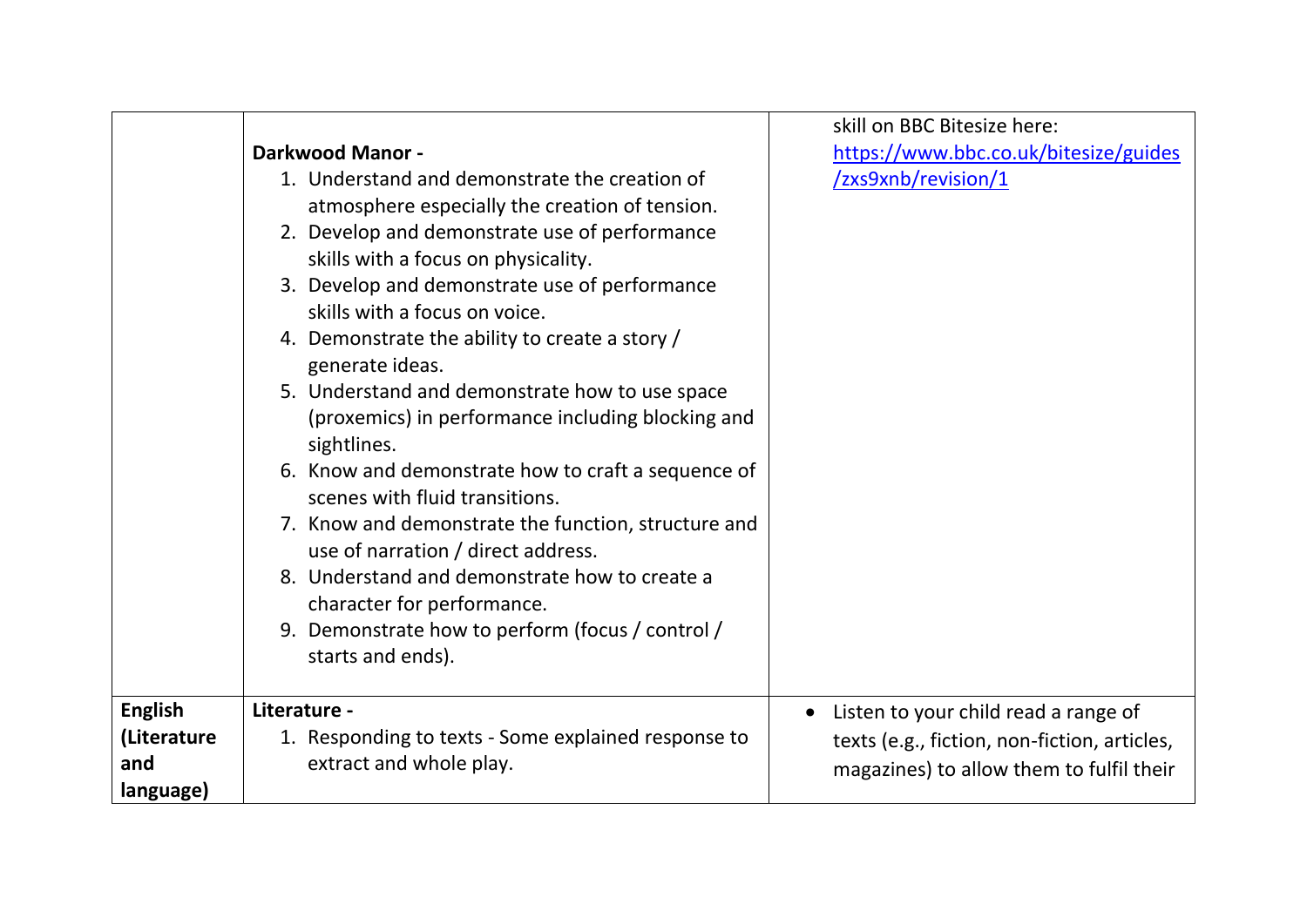| 2. Referencing the text - References used to support<br>a range of relevant comments about the extract<br>improve their confidence in reading.<br>and whole play.<br>3. Writer's methods - Explained/relevant comments<br>school from their class notes,<br>on Shakespeare's methods with some relevant use<br>knowledge organisers and 'Big<br>of subject terminology.<br>Question' sheets by testing them on<br>4. Effects of Writer's methods - Identifies the effects<br>the key concepts for each topic.<br>of Shakespeare's methods on the audience.<br>5. Context - Some understanding of implicit<br>from the texts in lesson. Look at<br>ideas/perspectives/contextual factors shown by<br>examples of gothic texts to help<br>links between context/play/task.<br>become more familiar with the<br>features. Some books in the gothic<br>Language -<br>1. Voice and audience - Some continued attempt to<br>match voice to the audience.<br>2. Task and purpose - Some continued attempt to<br>Graveyard Book' by Neil Gaiman,<br>match writing to the task.<br>3. Vocabulary choices - Deliberate use of vocabulary.<br>4. Language techniques - Deliberate use of some<br>language techniques.<br>'Unwind' by Neal Shusterman<br>5. Structural techniques and cohesion - Some use of<br>structural techniques. Increasing variety of linked<br>and relevant ideas. |  |                                                                                                                                                                                                                                                                                                                                             |
|--------------------------------------------------------------------------------------------------------------------------------------------------------------------------------------------------------------------------------------------------------------------------------------------------------------------------------------------------------------------------------------------------------------------------------------------------------------------------------------------------------------------------------------------------------------------------------------------------------------------------------------------------------------------------------------------------------------------------------------------------------------------------------------------------------------------------------------------------------------------------------------------------------------------------------------------------------------------------------------------------------------------------------------------------------------------------------------------------------------------------------------------------------------------------------------------------------------------------------------------------------------------------------------------------------------------------------------------------------------------------------|--|---------------------------------------------------------------------------------------------------------------------------------------------------------------------------------------------------------------------------------------------------------------------------------------------------------------------------------------------|
|                                                                                                                                                                                                                                                                                                                                                                                                                                                                                                                                                                                                                                                                                                                                                                                                                                                                                                                                                                                                                                                                                                                                                                                                                                                                                                                                                                                |  | daily reading targets and to help them<br>Help them to revise content learned in<br>Research key concepts and key words                                                                                                                                                                                                                     |
| 6. Paragraphing - Some use of paragraphs and<br>knowledge.<br>discourse markers.                                                                                                                                                                                                                                                                                                                                                                                                                                                                                                                                                                                                                                                                                                                                                                                                                                                                                                                                                                                                                                                                                                                                                                                                                                                                                               |  | genre include 'Say Her Name' by James<br>Dawson, 'Coraline' by Neil Gaiman, 'The<br>'Between the Devil and the Deep Blue<br>Sea' by April Genevieve Tucholke, 'The<br>Black Book of Secrets' F.E. Higgins and<br>Research the Victorian Era, particularly<br>the class system and the role of women<br>in order to strengthen their context |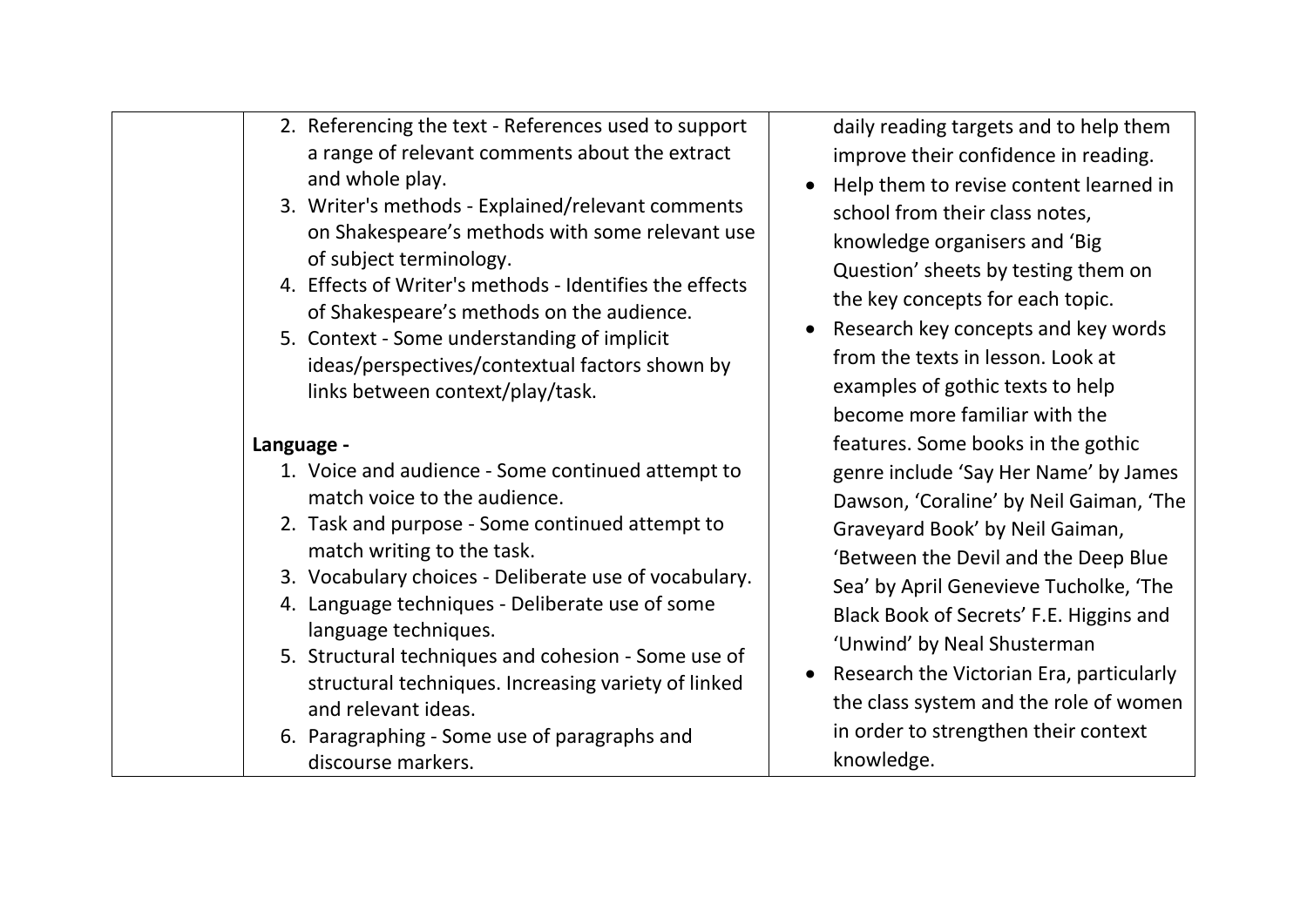|               | 7. Sentence control - Sentence demarcation is mostly<br>secure and sometimes accurate.<br>8. Punctuation - Some control of punctuation.<br>9. Sentence types - Attempts a variety of sentence<br>types.<br>10. Standard English - Some use of Standard English.<br>11. Spelling - Some accurate spelling of more complex<br>words. | Practise some analysis of key<br>quotations noted down in class. Revise<br>word classes and literary techniques<br>including the effect and impact these<br>have.<br>Support them in improving the effect<br>and impact these have.<br>Support them in improving literacy<br>skills by visiting the KS3 grammar pages<br>on the BBC bitesize website<br>www.bbc.co.uk/bitesize/topics/z4hrt39<br>. Students will benefit from working<br>through the tasks and using the<br>activities to check their own work<br>before submitting it in their 200-word<br>writing challenge fortnightly homework<br>tasks. |
|---------------|------------------------------------------------------------------------------------------------------------------------------------------------------------------------------------------------------------------------------------------------------------------------------------------------------------------------------------|--------------------------------------------------------------------------------------------------------------------------------------------------------------------------------------------------------------------------------------------------------------------------------------------------------------------------------------------------------------------------------------------------------------------------------------------------------------------------------------------------------------------------------------------------------------------------------------------------------------|
| <b>French</b> | Comparing Transports, describing what you do on<br>holiday $-$<br>1. Name eight or more countries.<br>2. Make three accurate Je vais + country + transport<br>phrases (using mais).<br>3. Add reasons to two or more examples<br>including même si.                                                                                | Refer to the KS3 parent and student<br>handbook for additional revision<br>techniques and links to extra resources<br>and websites that you can use with<br>your child to support them at home.                                                                                                                                                                                                                                                                                                                                                                                                              |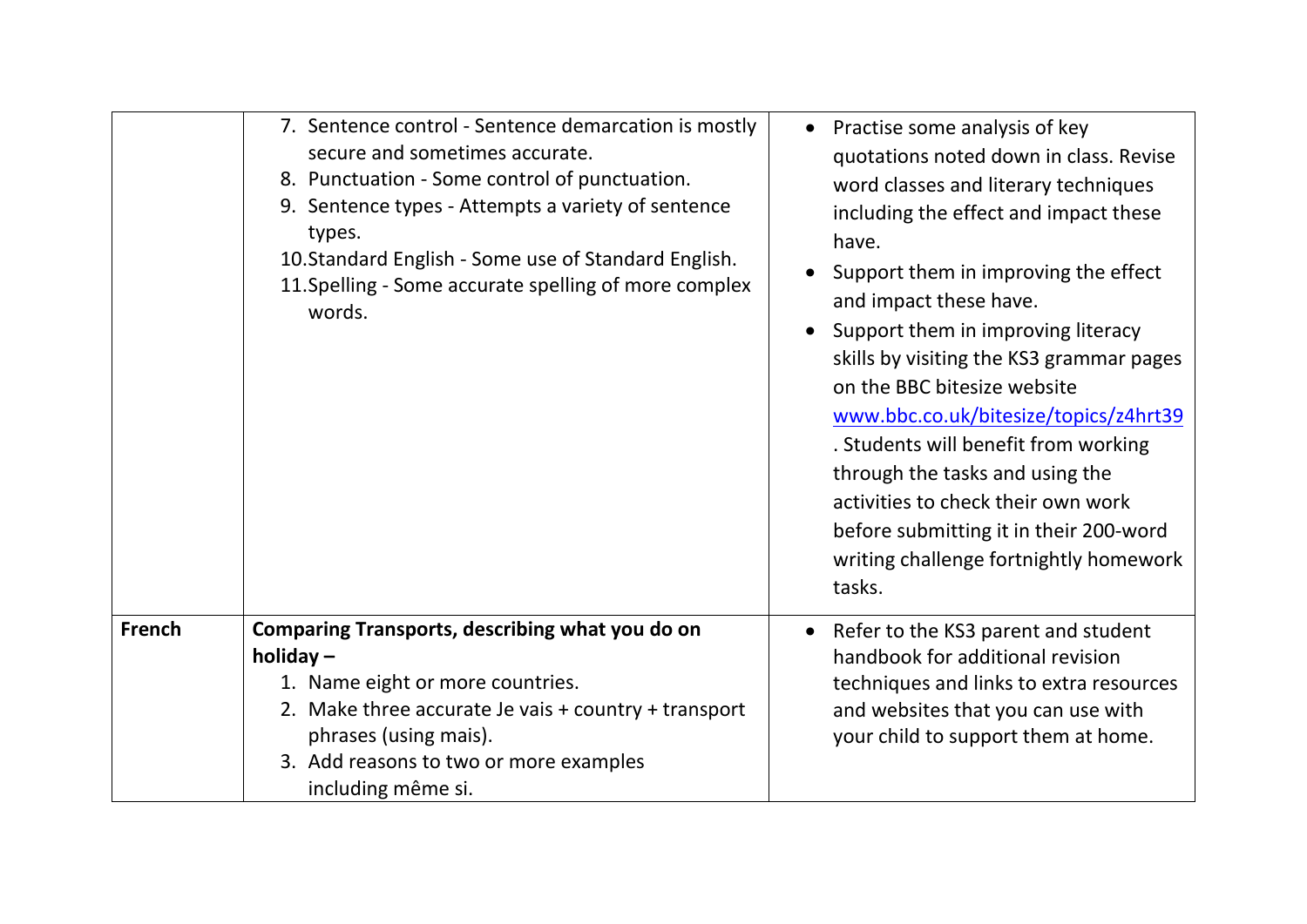|           | 4. Translate eith or more phrases from a train station<br>conversation and produce the four, key<br>structures.<br>5. Translate five or more hotel phrases and produce 3<br>three of your own.<br>6. Translate five or more weather phrases and<br>produce three of your own.<br>7. Say six or more holiday phrases linked into a<br>paragraph inc. hotel & weather.                                                                                                                                                                                      | • Refer to the Knowledge Organiser in<br>the student's books for vocabulary<br>support.<br>Use the student vocabulary sentence<br>builders for reference to vocabulary<br>and grammatical structures.<br>BBC Bitesize is a great resource for<br>revision and to support home learning -<br>https://www.bbc.co.uk/bitesize/subjec<br>ts/zgdqxnb                                                                            |
|-----------|-----------------------------------------------------------------------------------------------------------------------------------------------------------------------------------------------------------------------------------------------------------------------------------------------------------------------------------------------------------------------------------------------------------------------------------------------------------------------------------------------------------------------------------------------------------|----------------------------------------------------------------------------------------------------------------------------------------------------------------------------------------------------------------------------------------------------------------------------------------------------------------------------------------------------------------------------------------------------------------------------|
| Geography | Brazil-<br>1. Know that Brazil is a country in South America.<br>2. Name at least 5 other countries is South America.<br>3. Know what an ecosystem is and name at least 3<br>different ecosystems found in Brazil.<br>4. Describe the population distribution of Brazil.<br>5. Know what push and pull factors are.<br>6. Know what a favela is and describe the living<br>conditions.<br>7. Explain what the economy is and the different<br>sectors.<br>8. Explain why TNCs such as Jaguar Land Rover have<br>plants in other countries such as Brazil. | <b>BBC Bitesize</b><br>https://www.bbc.co.uk/bitesize/subjec<br>ts/zrw76sg<br>BBC News (or other global news<br>platforms)<br>https://www.bbc.co.uk/news/world<br>Seneca<br>https://senecalearning.com/en-GB/<br>Education quizzes website - Geography<br>https://www.educationquizzes.com/ks<br>3/geography/<br>CGP KS3 Geography revision guide<br>Collins KS3 Geography revision guide<br>and practice question booklet |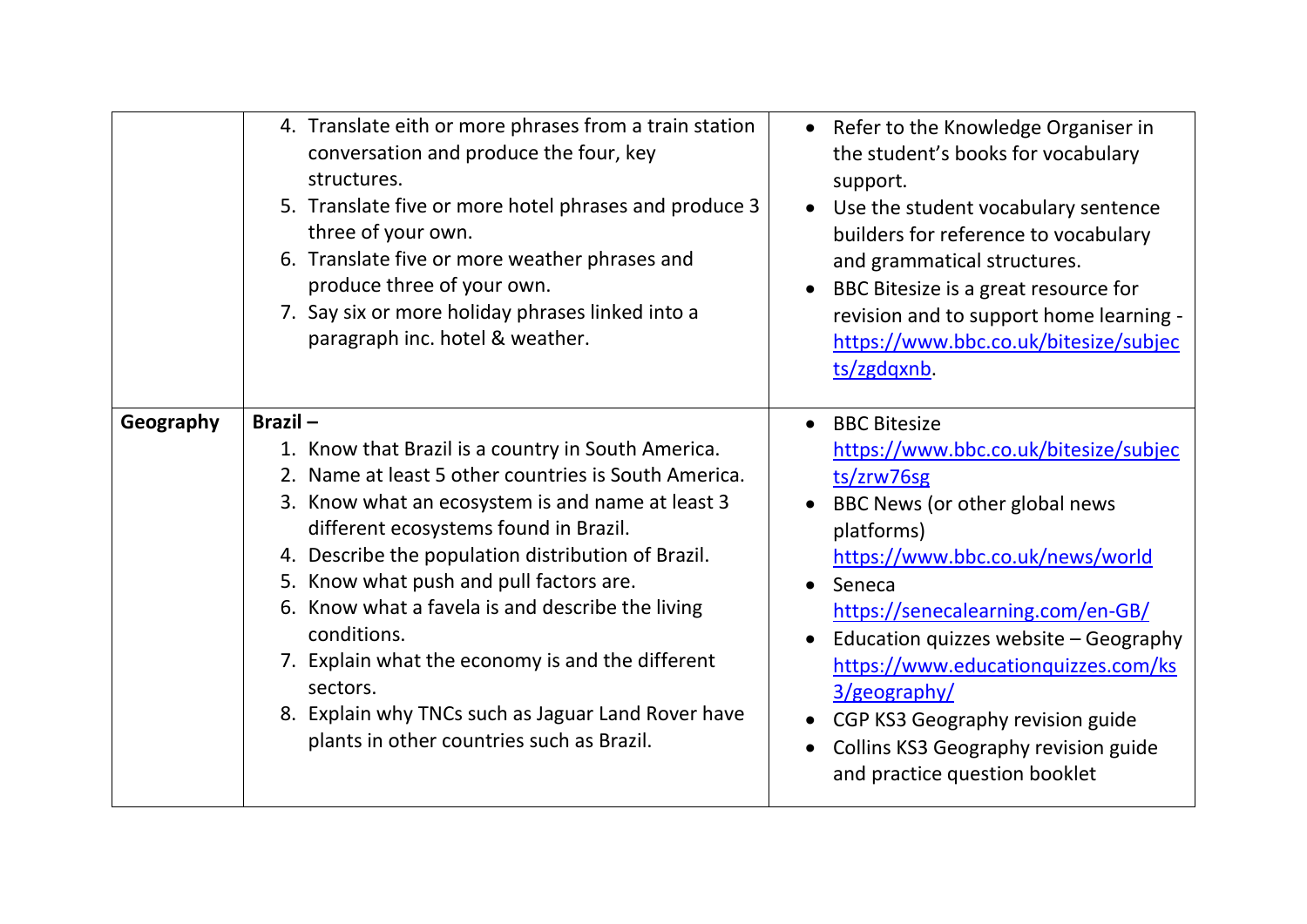|        |                                                        | • AQA KS3 Geography textbook                     |
|--------|--------------------------------------------------------|--------------------------------------------------|
|        | Tropical rainforest -                                  |                                                  |
|        | 1. Know latitude and longitude and using these skills, |                                                  |
|        | describe the location of tropical rain forests (TRFs). |                                                  |
|        | 2. Name and locate at least three tropical             |                                                  |
|        | rainforests.                                           |                                                  |
|        | 3. Explain the climate of the tropical rainforest.     |                                                  |
|        | 4. Understand and describe the five layers of the      |                                                  |
|        | rainforest ecosystem.                                  |                                                  |
|        | 5. Outline and explain at least three plant            |                                                  |
|        | adaptations.                                           |                                                  |
|        | 6. Outline and explain at least three animal           |                                                  |
|        | adaptations.                                           |                                                  |
|        | 7. Describe and explain what daily life is like in the |                                                  |
|        | Kayapo tribe.                                          |                                                  |
|        | 8. Explain at least two reasons why the rainforest is  |                                                  |
|        | an important ecosystem.                                |                                                  |
|        | 9. Explain at least 3 causes of deforestation.         |                                                  |
|        | 10. Explain at least three effects of deforestation.   |                                                  |
|        | 11. Know how opinions vary from different              |                                                  |
|        | stakeholder groups about deforestation.                |                                                  |
| German | Comparing Transports, describing what you do on        | Refer to the KS3 parent and student<br>$\bullet$ |
|        | holiday $-$                                            | handbook for specific revision                   |
|        | 1. Name eight or more countries.                       | techniques and links to extra resources          |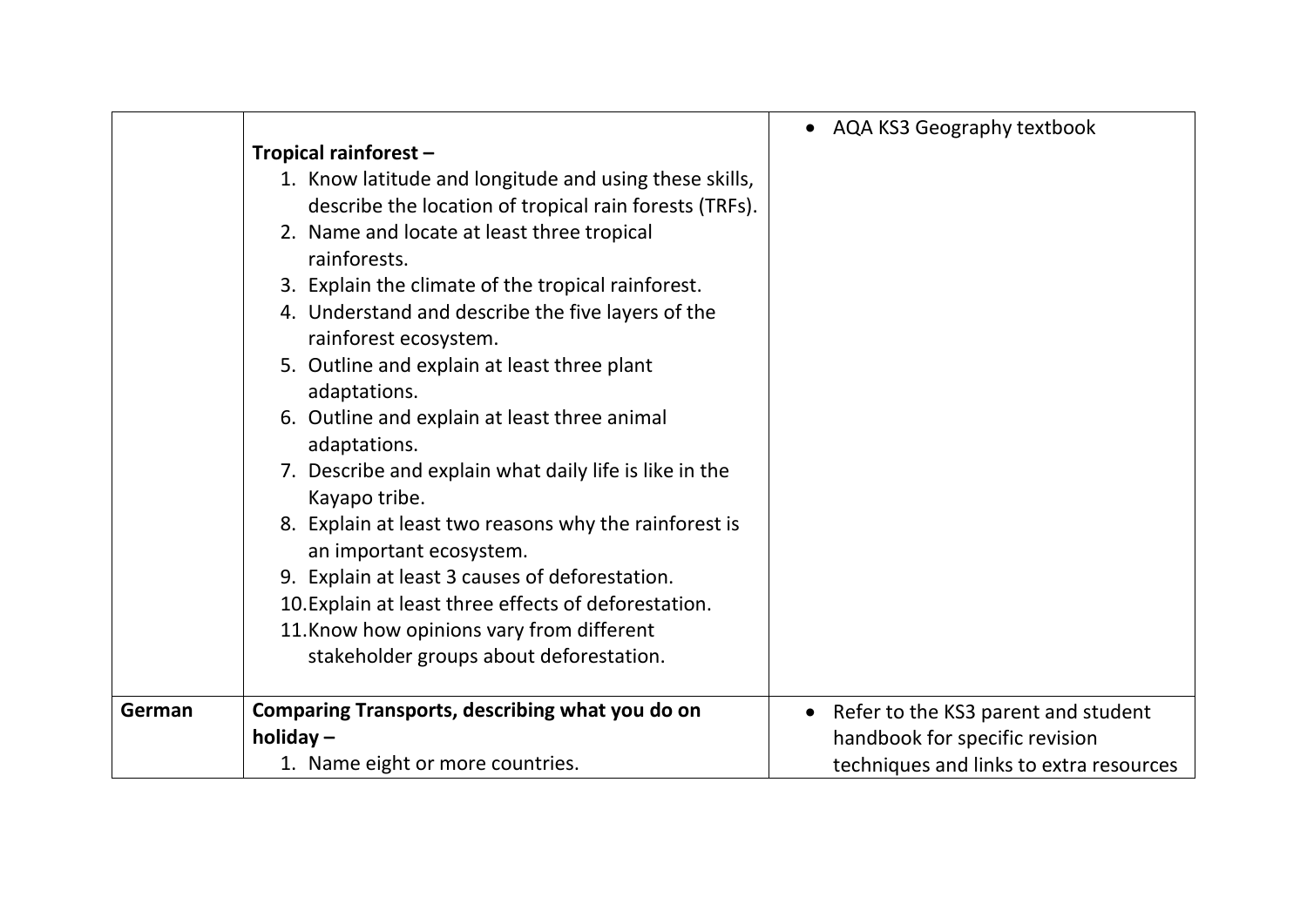|                | 2. Make three accurate ich fahre + country +<br>transport phrases (using aber).<br>3. Add reasons to two or more<br>examples including weil.<br>4. Translate eight or more phrases from a train<br>station conversation and produce the four, key<br>structures.<br>5. Translate five or more hotel phrases and produce<br>three of your own.<br>6. Translate five or more weather phrases and<br>produce three of your own.<br>7. Say six or more holiday phrases linked into a<br>paragraph inc. hotel & weather. | and websites that you can use with<br>your child to support them at home.<br>Refer to the Knowledge Organiser in<br>the student's books for vocabulary<br>support.<br>Use the student vocabulary booklet for<br>reference to vocabulary and<br>grammatical structures.<br>BBC Bitesize is a great resource for<br>revision and to support home learning -<br>https://www.bbc.co.uk/bitesize/subjec<br>ts/zcj2tfr |
|----------------|---------------------------------------------------------------------------------------------------------------------------------------------------------------------------------------------------------------------------------------------------------------------------------------------------------------------------------------------------------------------------------------------------------------------------------------------------------------------------------------------------------------------|------------------------------------------------------------------------------------------------------------------------------------------------------------------------------------------------------------------------------------------------------------------------------------------------------------------------------------------------------------------------------------------------------------------|
| <b>History</b> | Industrialisation-<br>1. Describe aspects of life in 1750.<br>2. Define industrialisation.<br>3. Assess how poets and painters of the 19th century<br>saw the industrial revolution.<br>4. Describe changes in Birmingham and nationally<br>from 1750-1900.<br>5. Identify problems with roads in the 18th century.<br>6. Describe the cause of the development of canals.<br>7. Show using a source the nature of the domestic<br>system.                                                                          | Talk about History at home around<br>topics being studied and more<br>generally.<br>Encourage them to read. It could be<br>non-fiction, historical works,<br>newspapers, or online material, but<br>then ask them to assess it as a source<br>using their skills.<br>Visit sites/museums/online displays<br>when safe to do so. (E.g. Cromford<br>Mills-this also has a 'learning' section                       |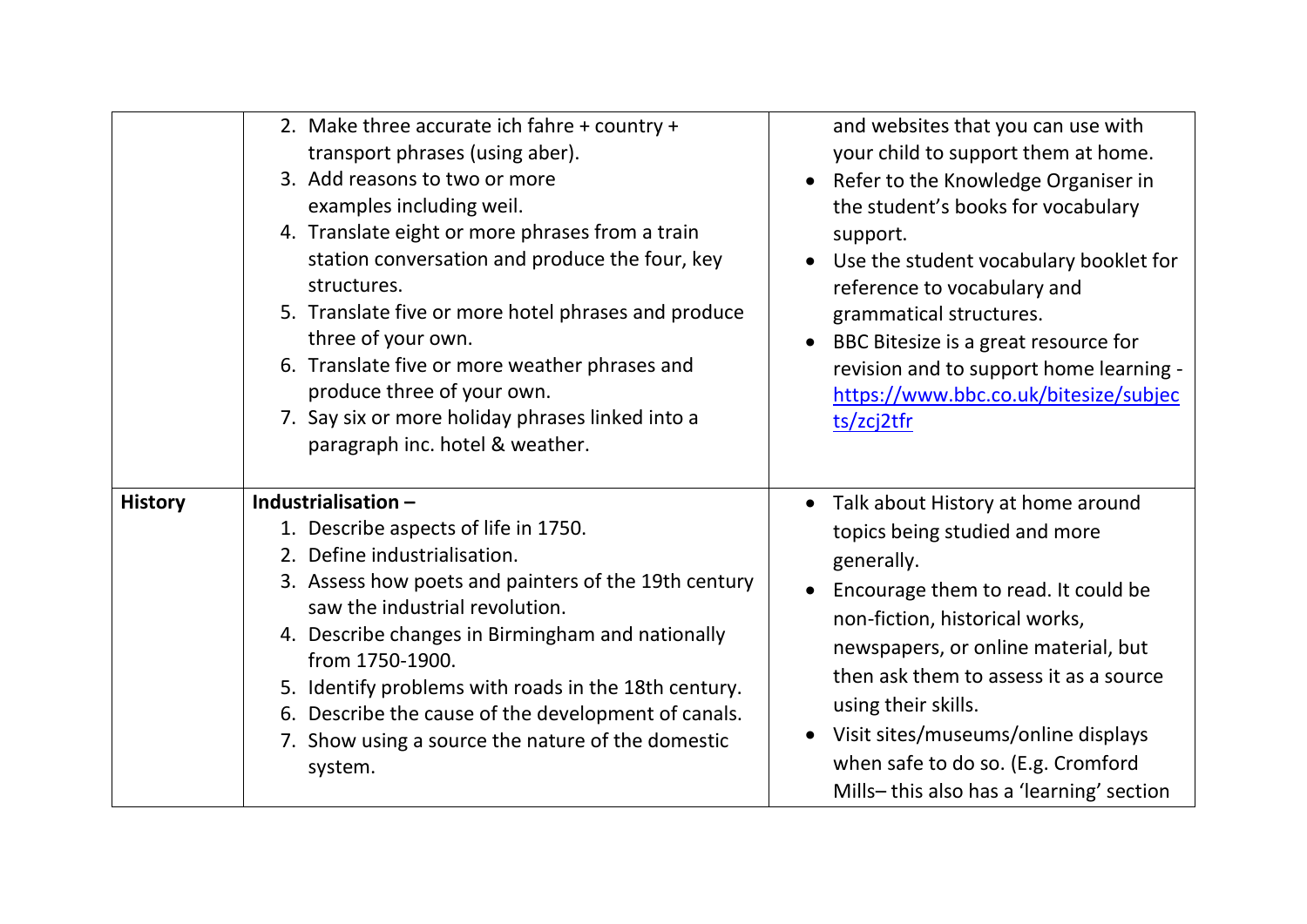| 8. Explain the causes of change and the<br>consequences of those changes.<br>9. Compare domestic and factory systems.<br>10. Consequence branches of the factory system.<br>11. Use sources to identify dangers for a child factory<br>worker.<br>12. Analyse a cartoon source for message and purpose<br>evaluation.<br>13. Explain the importance of coal.<br>14. Recall key statistics about the railways.<br>15. To identify changes brought by the railways.<br>16. Describe the impact of the railways.<br>17. Explain the impact of the railways.<br>18. Explain the problems of living conditions in towns<br>and cities and potential solutions. | on their website and links to short<br>educational videos).<br>Look into local and regional history<br>$\bullet$<br>during the Industrial Revolution 1750-<br>1900.<br>Watch historical documentaries and<br>programmes together (e.g. Dan Snow-<br>Industrial Revolution/railways). |
|-----------------------------------------------------------------------------------------------------------------------------------------------------------------------------------------------------------------------------------------------------------------------------------------------------------------------------------------------------------------------------------------------------------------------------------------------------------------------------------------------------------------------------------------------------------------------------------------------------------------------------------------------------------|--------------------------------------------------------------------------------------------------------------------------------------------------------------------------------------------------------------------------------------------------------------------------------------|
| Power to the People -<br>1. Prioritise the reasons people wanted change by<br>1800.<br>2. Identify undemocratic aspects of the vote in the<br>early 19th century.<br>3. Describe the Charter created by the Chartist<br>movement.<br>4. Assess the story of William Cuffay's life to link to<br>Chartism.<br>5. Explain the impact of Chartism.                                                                                                                                                                                                                                                                                                           |                                                                                                                                                                                                                                                                                      |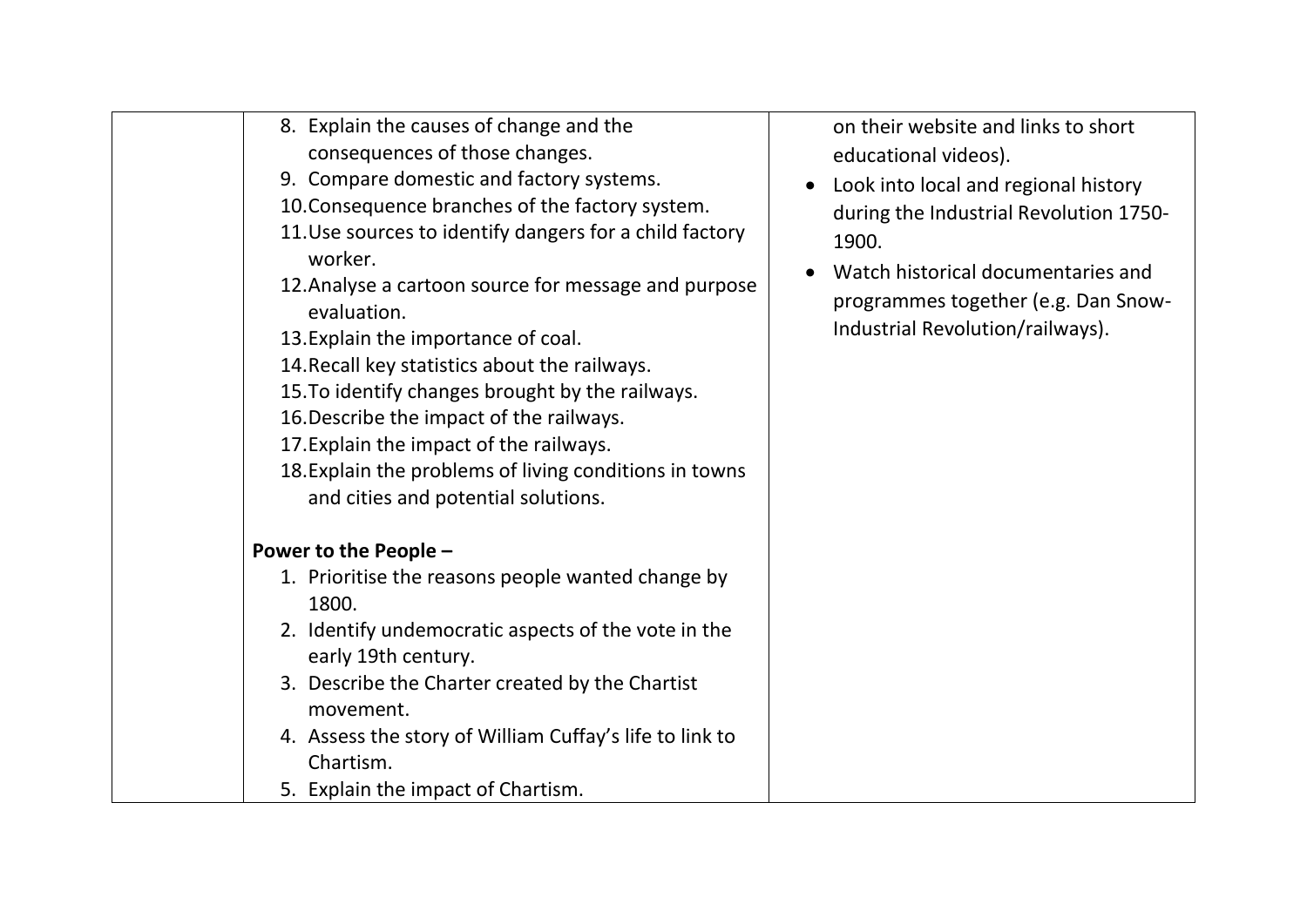|    | 6. Find inferences and consider utility of sources.                       |                                        |
|----|---------------------------------------------------------------------------|----------------------------------------|
|    | 7. Describe the punishments and crimes of the 19th                        |                                        |
|    | century.                                                                  |                                        |
|    | 8. Compare different interpretations using a range of                     |                                        |
|    | different evidence.                                                       |                                        |
|    | 9. Profile the Whitechapel Murderer.                                      |                                        |
|    | 10. Link the backgrounds and life experiences of the                      |                                        |
|    | Whitechapel victims.                                                      |                                        |
|    | 11. Judge the likelihood of the Whitechapel suspects.                     |                                        |
|    | 12. Explain the role of the Jack the Ripper case in                       |                                        |
|    | causing social change.                                                    |                                        |
|    | 13. List ways women were seen in the 19th century.                        |                                        |
|    | 14. Identify arguments for and against suffrage.                          |                                        |
|    | 15. Describe the key features of the different suffrage<br>organisations. |                                        |
|    | 16. Use sources to assess the differences between                         |                                        |
|    | actions before 1910 and after.                                            |                                        |
|    | 17. Form an evidence-based judgment on the reasons                        |                                        |
|    | for Emily Davison's death.                                                |                                        |
|    | 18. Describe life in Britain in 1914.                                     |                                        |
|    |                                                                           |                                        |
| IT | Computer components -                                                     | Categorise devices at home as          |
|    | 1. Know about and understand the function of a                            | inputs/outputs and storage to practice |
|    | range of input and output devices.                                        | and reiterate the learning.            |
|    | 2. Know about and understand different types of                           | Use the BBC Bitesize information to    |
|    | memory and storage and their use.                                         | reinforce learning in this topic:      |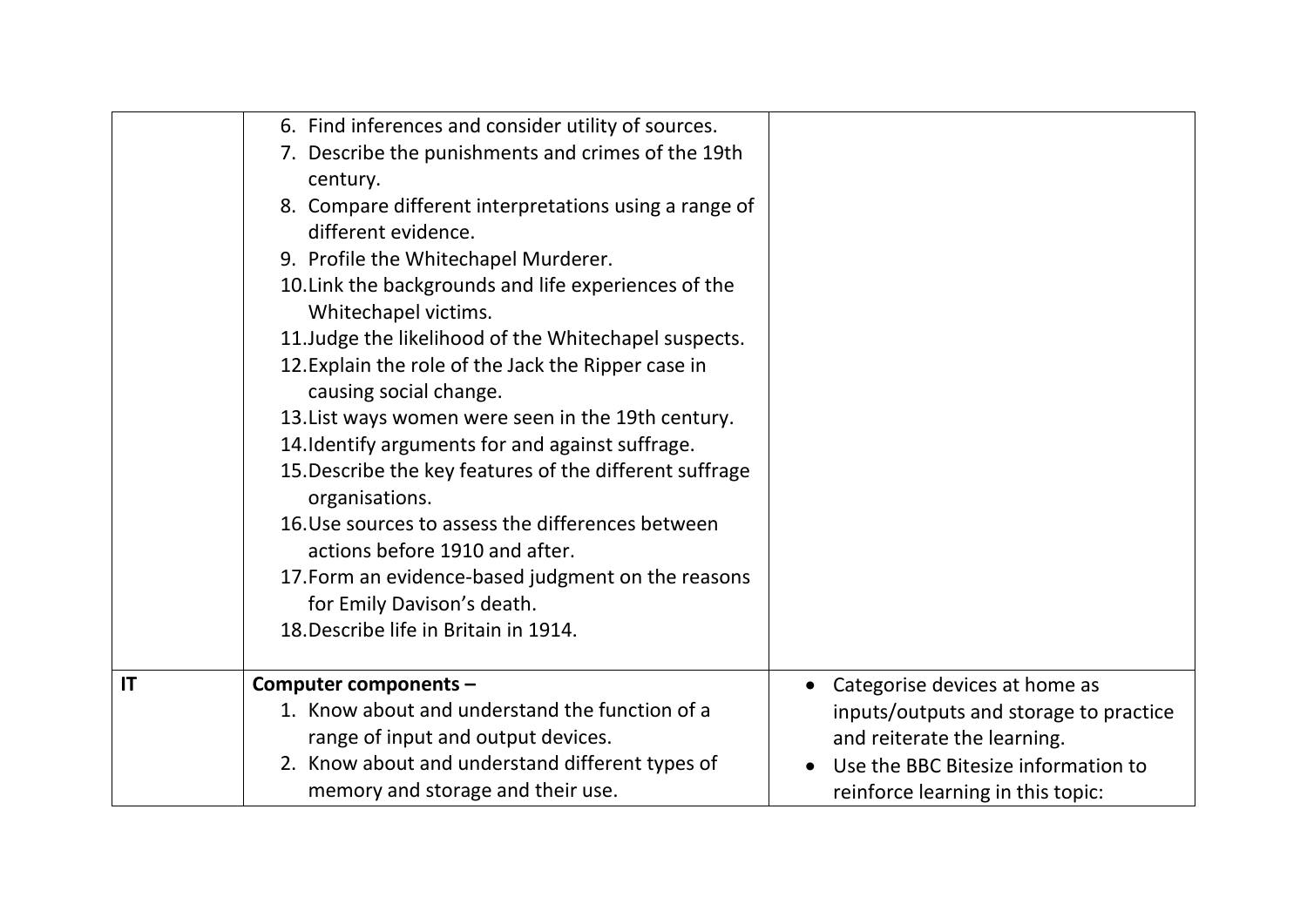|  | 3. Identify the correct input and output devices to<br>use in a range of different situations.                                                                                                                                                                                                                                                                                                                                                                                                               | https://www.bbc<br>/zxgkxnb/revisior                                                                                                                                                                                                                                                                                                                                                                                                         |
|--|--------------------------------------------------------------------------------------------------------------------------------------------------------------------------------------------------------------------------------------------------------------------------------------------------------------------------------------------------------------------------------------------------------------------------------------------------------------------------------------------------------------|----------------------------------------------------------------------------------------------------------------------------------------------------------------------------------------------------------------------------------------------------------------------------------------------------------------------------------------------------------------------------------------------------------------------------------------------|
|  | Algorithms $-$<br>1. Understand the concepts of abstraction,<br>decomposition, pattern recognition and<br>algorithms.<br>2. Know how to read and develop flow diagrams.<br>3. Use the principles of abstraction and<br>decomposition to produce algorithms to solve a<br>range of problems.<br>4. Write flow diagrams to sequence the steps<br>involved in completing a task.<br>5. Analyse different approaches to solving problems.<br>6. Design algorithms to solve a range of<br>computational problems. | Encourage stude<br>computational th<br>everyday tasks to<br>embed the key te<br>cornerstones: De<br>down problems i<br>manageable chur<br>(removing unnec<br>detail), Algorithm<br>solution in the fo<br>instructions) and<br>(spotting similari<br>problems and ap<br>modified solutior<br>Assist students in<br>for different ever<br>into practice the<br>algorithm design.<br>Use the BBC Bite:<br>reinforce learning<br>https://www.bbc |

.co.uk/bitesize/guides  $n/1$ 

- nts to apply the inking skills to o reiterate learning and erminology of the 4 composition (breaking nto smaller nks), Abstraction essary and unhelpful n Design (planning a orm of a series of Pattern Recognition ties in different plying the same n to both problems)
- drawing flow charts ryday tasks, putting core principles of algorithm design.
- size information to g in this topic: c.co.uk/bitesize/guides [/zpp49j6/revision/1](https://www.bbc.co.uk/bitesize/guides/zpp49j6/revision/1)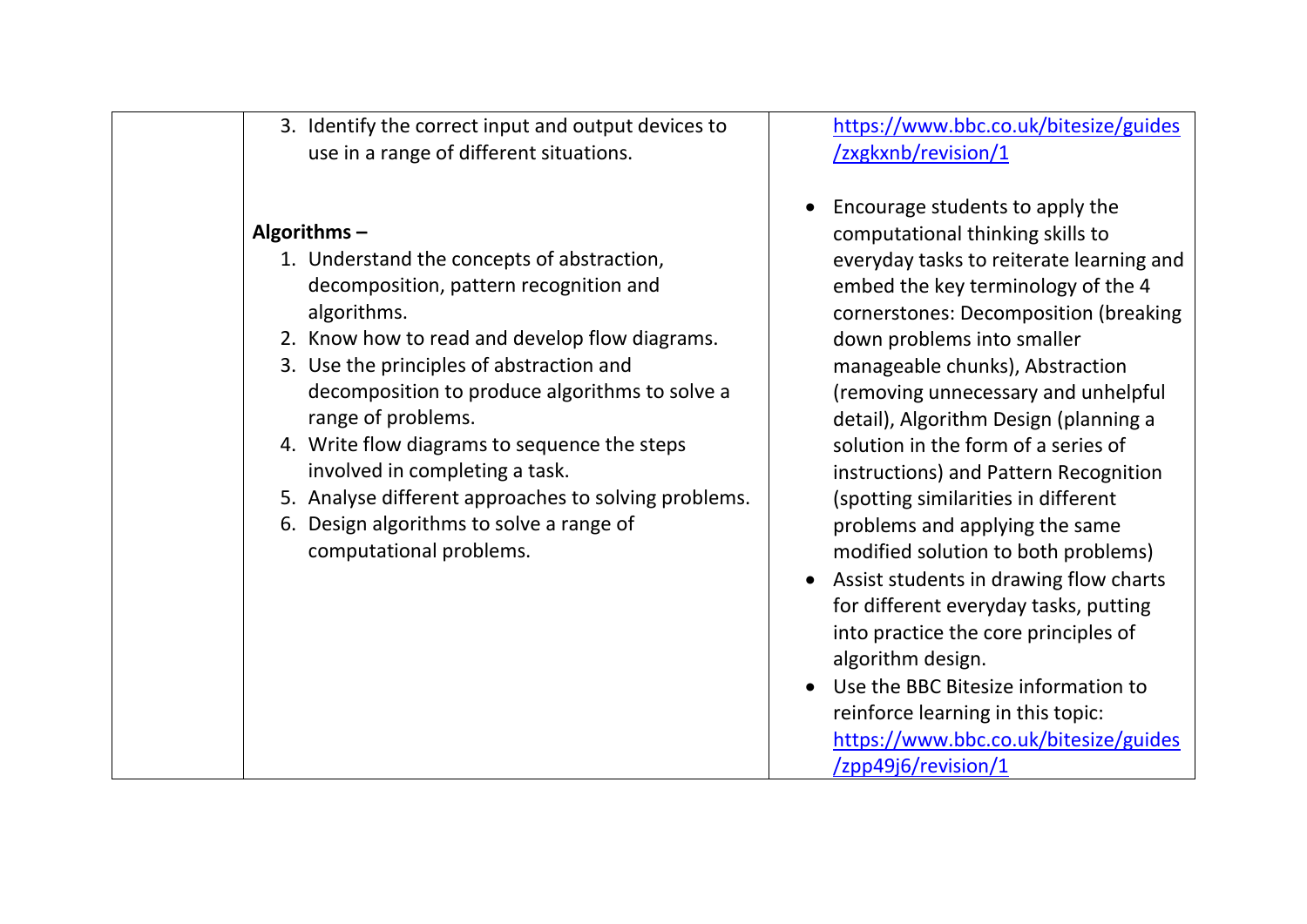|              |                                                                                                                                                                                                                                                                                                                                                                                                                                                                                                                                                                                                                                                                                                                                                                        | Flowcharts:<br>https://www.bbc.co.uk/bitesize/guides<br>/z3bq7ty/revision/3                                                                                                                                                                                                                                                                                                                                                                                    |
|--------------|------------------------------------------------------------------------------------------------------------------------------------------------------------------------------------------------------------------------------------------------------------------------------------------------------------------------------------------------------------------------------------------------------------------------------------------------------------------------------------------------------------------------------------------------------------------------------------------------------------------------------------------------------------------------------------------------------------------------------------------------------------------------|----------------------------------------------------------------------------------------------------------------------------------------------------------------------------------------------------------------------------------------------------------------------------------------------------------------------------------------------------------------------------------------------------------------------------------------------------------------|
| <b>Maths</b> | Ratio and Scale -<br>1. Solve problems involving ratios of the form 1:n.<br>2. Solve proportional problems involving ratio m:n.<br>3. Divide a value into a given ratio.<br>4. Express ratios in their simplest integer form.<br>5. Understand $\pi$ as ratio between diameter and<br>circumference.<br>Multiplicative change -<br>1. Solve problems involving direct proportion.<br>2. Convert between currencies.<br>3. Understand scale factors as multiplicative<br>representations.<br>4. Interpret maps using scale factors and ratio.<br>Multiplying and dividing fractions -<br>1. Represent multiplication of fractions.<br>2. Multiply a fraction by an integer.<br>3. Find the product of a pair of any fractions.<br>4. Understand and use the reciprocal. | Follow the teacher's guidance and use<br>$\bullet$<br>Sparx Maths to support home learning.<br>If your child is struggling with a<br>particular skill encourage them to use<br>the support materials or contact their<br>teacher to resolve the issue.<br>Sparx Maths will send a homework<br>update. Please encourage your child to<br>complete the homework to the best of<br>their ability. The homework is a recap<br>of the skills they have been taught. |
|              | 5. Divide any pair of fractions.                                                                                                                                                                                                                                                                                                                                                                                                                                                                                                                                                                                                                                                                                                                                       |                                                                                                                                                                                                                                                                                                                                                                                                                                                                |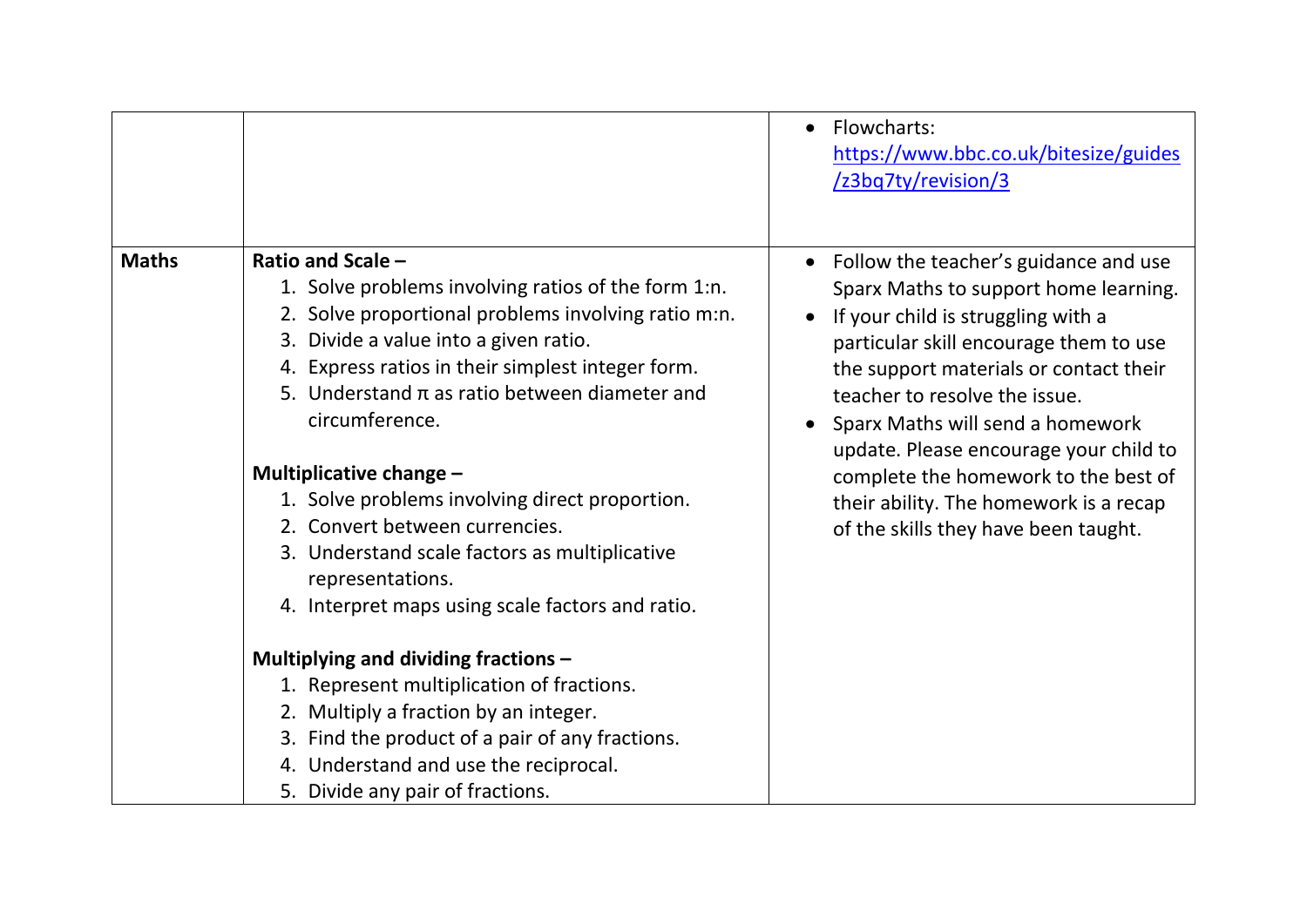| 6. Multiply and divide improper fractions (H).       |
|------------------------------------------------------|
| Working in the Cartesian plane -                     |
| 1. Identify and draw lines that are parallel to the  |
| axes.                                                |
| 2. Recognise and use the line $y = x$ .              |
| 3. Recognise and use lines of the form $y = kx$ .    |
| 4. Recognise and use lines of the form $y = x + a$ . |
| 5. Plot graphs in the form $y = mx + c$ .            |
| Representing data -                                  |
| 1. Draw and interpret scatter graphs.                |
| 2. Understand and describe linear correlation.       |
| 3. Draw and use line of best fit.                    |
| 4. Read and interpret ungrouped and grouped          |
| frequency tables.                                    |
| 5. Represent data in two-way tables.                 |
| Tables and probability $-$                           |
| 1. Construct sample spaces for one or more events.   |
| 2. Find probabilities from a sample space.           |
| 3. Find probabilities from two-way tables.           |
| 4. Find probabilities from Venn Diagrams.            |
|                                                      |
|                                                      |
|                                                      |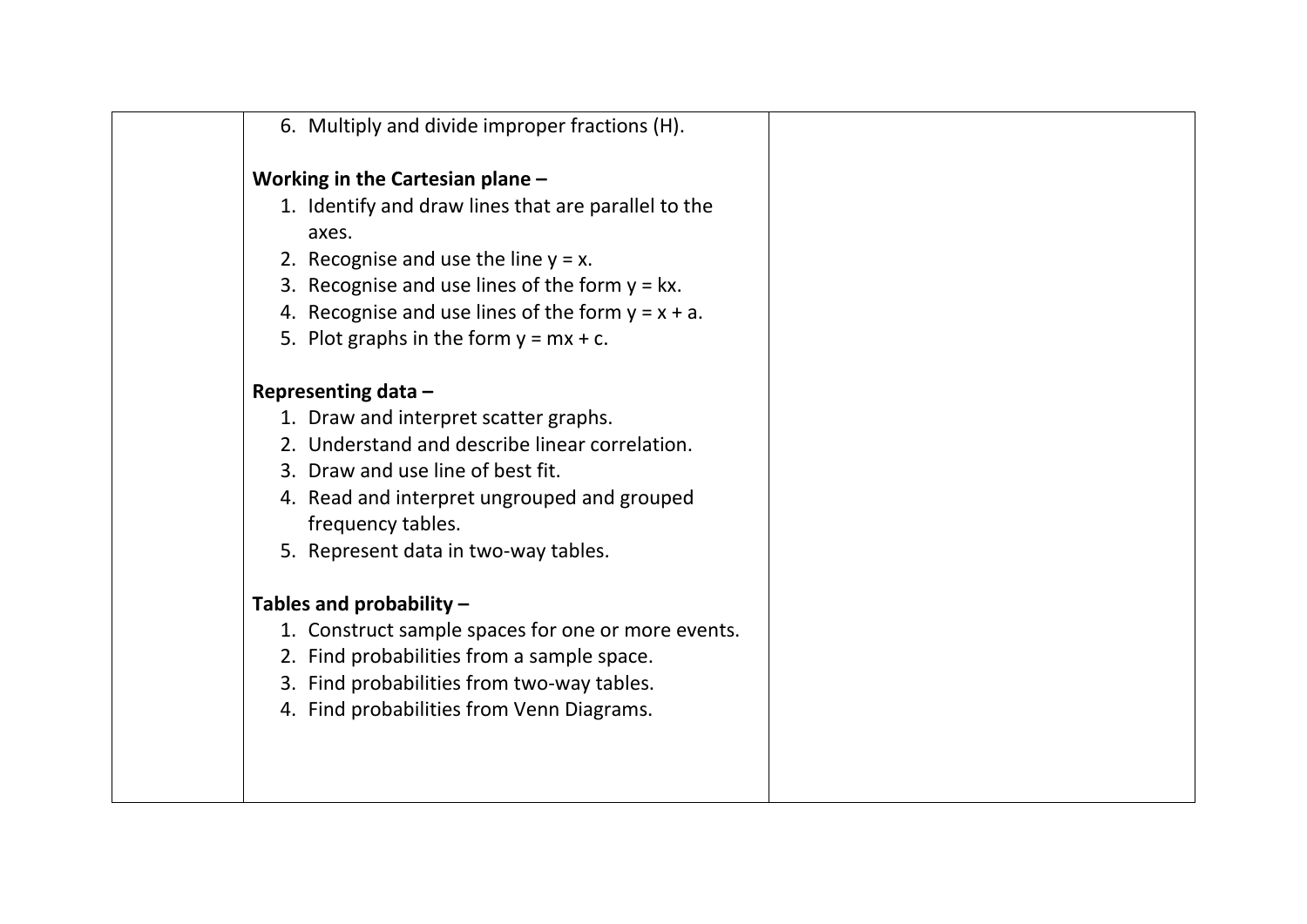| <b>Music</b> | Film -                                                                                | <b>COMPOSING</b>                                                               |
|--------------|---------------------------------------------------------------------------------------|--------------------------------------------------------------------------------|
|              | 1. Understand how music is used to enhance visual<br>image and impact in film scores. | The Oak Academy has a series of extra<br>lessons and talking Power Points that |
|              | 2. Understand and be able to compose                                                  | will help KS3 students with extra help                                         |
|              | leitmotifs linked to a character or object.                                           | around subjects we are covering                                                |
|              | 3. Use composing devices to create clear changes in                                   | https://teachers.thenational.academy/subject                                   |
|              | atmosphere between scenes.                                                            | s/music/key-stages/key-stage-3                                                 |
|              | 4. Understand how to compose and perform music to                                     |                                                                                |
|              | create different atmosphere and moods according<br>to a story board.                  | https://musiclab.chromeexperiments.com/                                        |
|              | 5. Understand and be able to use Foley sound                                          | <b>PERFORMING</b>                                                              |
|              | effectively in their compositions.                                                    | • if your son/daughter is without an                                           |
|              |                                                                                       | instrument, then a virtual instrument                                          |
|              |                                                                                       | can be a good way of experimenting                                             |
|              |                                                                                       | and following up with classwork:                                               |
|              |                                                                                       | https://www.onlinepianist.com/virtual-                                         |
|              |                                                                                       | piano                                                                          |
|              |                                                                                       | https://virtualpiano.net/                                                      |
|              |                                                                                       | https://www.musicca.com/guitar                                                 |
|              |                                                                                       | https://www.apronus.com/music/onlin                                            |
|              |                                                                                       | eguitar.htm                                                                    |
|              |                                                                                       | https://ukebuddy.com/ukulele-chords                                            |
|              |                                                                                       | If you would like information about<br>specialist instrumental lessons, please |
|              |                                                                                       | see our website for more                                                       |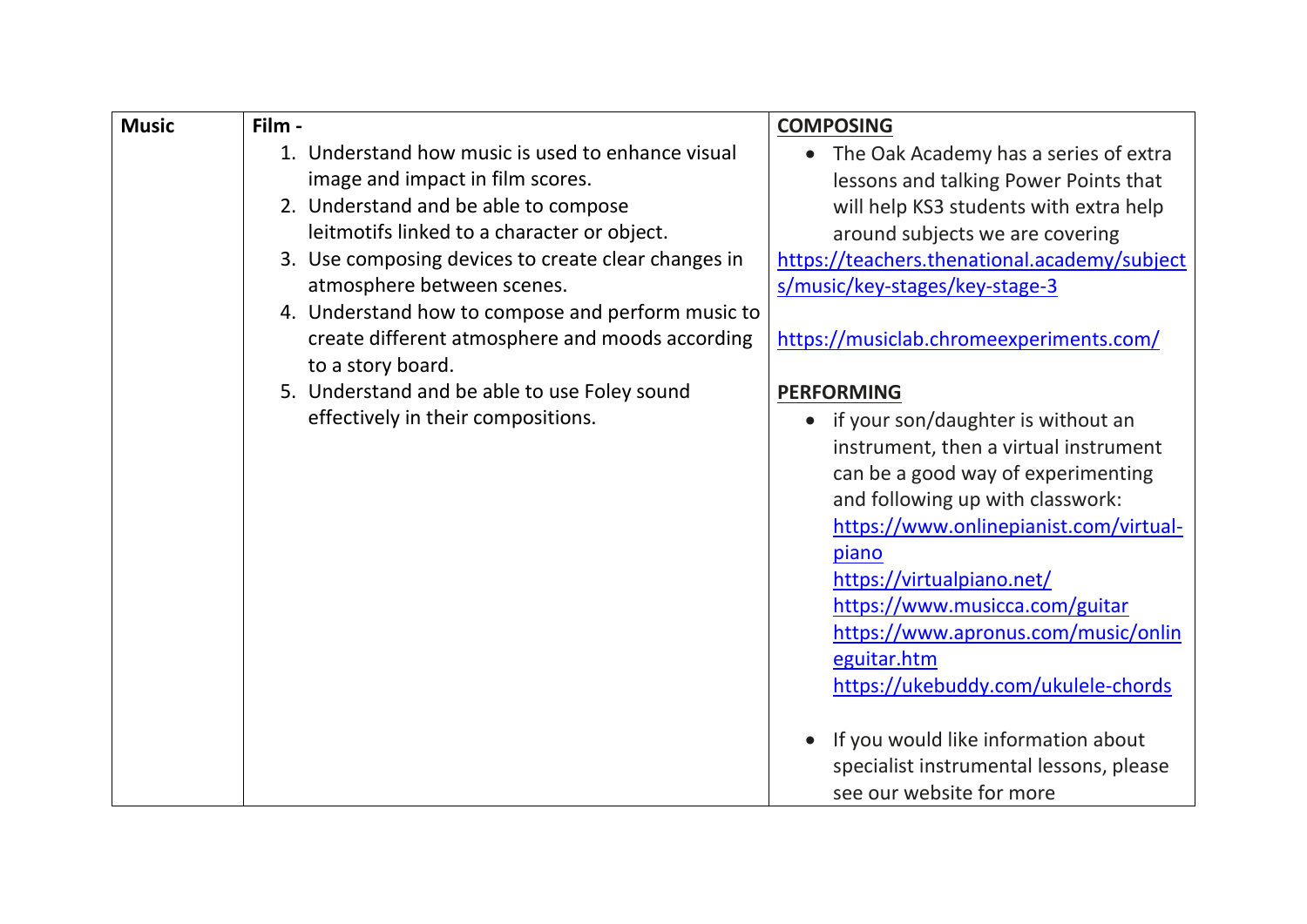|           |                                                                                                                                                                                                                                                                                                                                                                                                                                                         | information https://sglover8.wixsite.co<br>m/polesworthmusic. If you are in<br>receipt of Pupil Premium, please get in<br>touch<br>(s.glover@thepolesworthschool.com)<br><b>LISTENING:</b><br>• YouTube and Spotify are great<br>resources for listening around pieces<br>we are studying in class. More<br>information and links can be found on<br>our<br>webpage https://sglover8.wixsite.com/<br>polesworthmusic. |
|-----------|---------------------------------------------------------------------------------------------------------------------------------------------------------------------------------------------------------------------------------------------------------------------------------------------------------------------------------------------------------------------------------------------------------------------------------------------------------|-----------------------------------------------------------------------------------------------------------------------------------------------------------------------------------------------------------------------------------------------------------------------------------------------------------------------------------------------------------------------------------------------------------------------|
| <b>PE</b> | Athletics $-$<br>1. Demonstrate progress towards their personal<br>bests when performing.<br>2. Use the correct starting grip technique for at least<br>one throwing event.<br>3. Use pacing during a longer distance event.<br>4. Understand and attempt to use the correct<br>technique when performing a sprint start (either<br>standing or crouch).<br>5. Understand the correct running technique to<br>achieve maximum speed for a sprint event. | <b>Athletics:</b><br>Join a local athletics club<br>(Tamworth/Nuneaton) to develop your<br>technique.<br>Encourage your child to attend the<br>school club for extra practice.<br>Discuss the requirements for different<br>events with your child and encourage<br>them to record and improve their<br>personal bests.                                                                                               |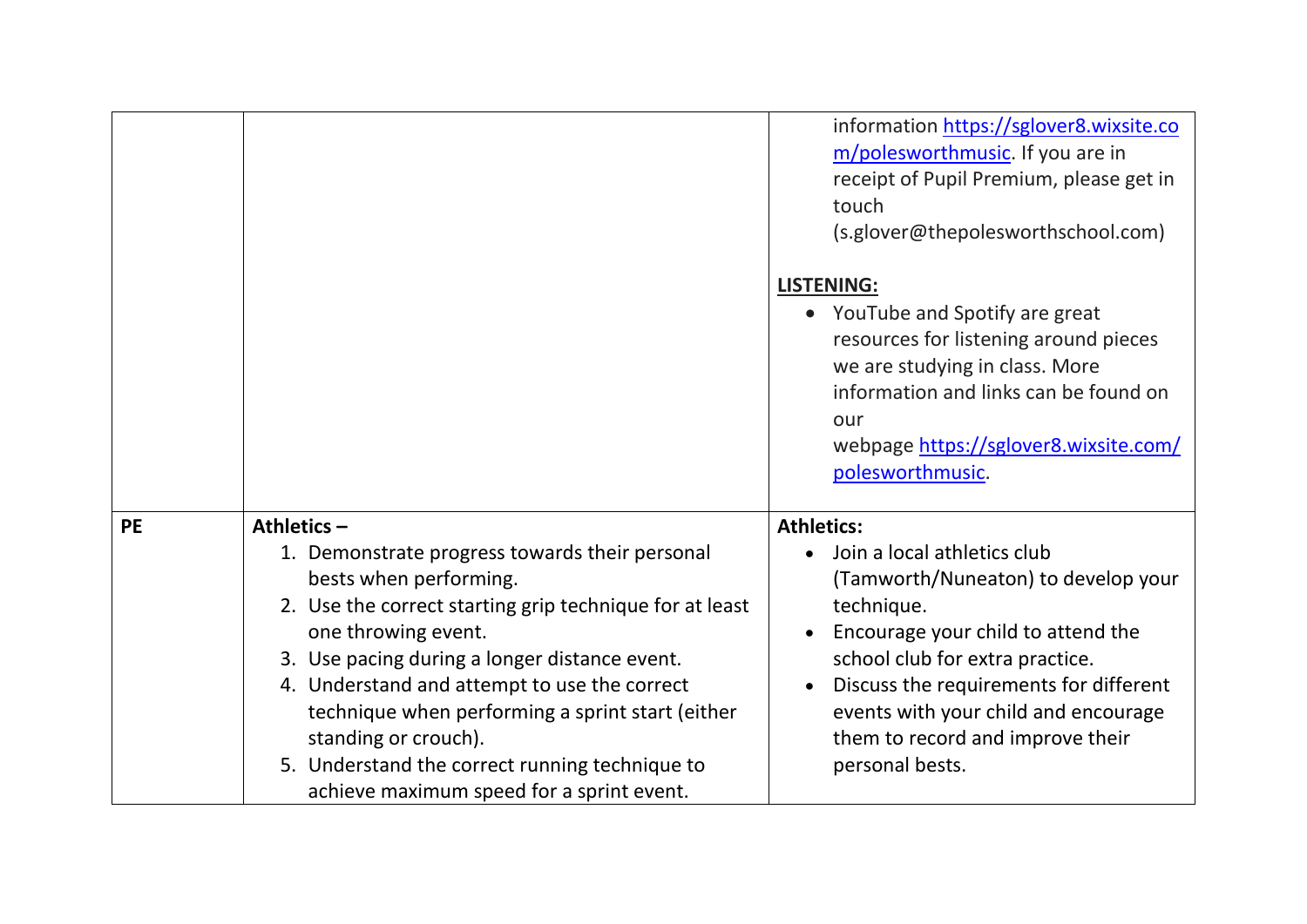| 6. Understand how to generate maximum height or    |
|----------------------------------------------------|
| distance in a jump event to enable them to achieve |
| their best performance.                            |

7. Demonstrate how to prepare the body effectively for a variety of activities through an independent warm-up.

# **Badminton –**

- 1. Recalls and demonstrates how to grip and racket correctly.
- 2. Demonstrates correct footwork.
- 3. Play clears to at least the back half of the court.
- 4. Play drop shots to clear the net and land before service line.
- 5. Play at least one type of net shot.
- 6. Show planned shot variation within their game play.

### **Cross country –**

- 1. Understands and attempts to show a change in running techniques for different gradients.
- 2. Understands and attempts to demonstrate pacing in their cross country running.
- Watch athletics events live on TV or on YouTube. Watch world records and coaching videos for individual events.
- Ask your child about "ME in PE" and discuss the characteristics they have developed in PE.

#### **Badminton:**

- Book a court at Polesworth sports centre to play.
- Encourage your child to attend the school club for practice.
- Watch badminton matches/skills on YouTube/TV (e.g.

[https://www.badmintonskills.net/bad](https://www.badmintonskills.net/badminton-skills-and-techniques/) [minton-skills-and-techniques/\)](https://www.badmintonskills.net/badminton-skills-and-techniques/).

• Ask your child about "ME in PE" and discuss the characteristics they have developed in PE.

# **Cross Country:**

- Go for a run as a family.
- Download free Apps to track their runs (Strava).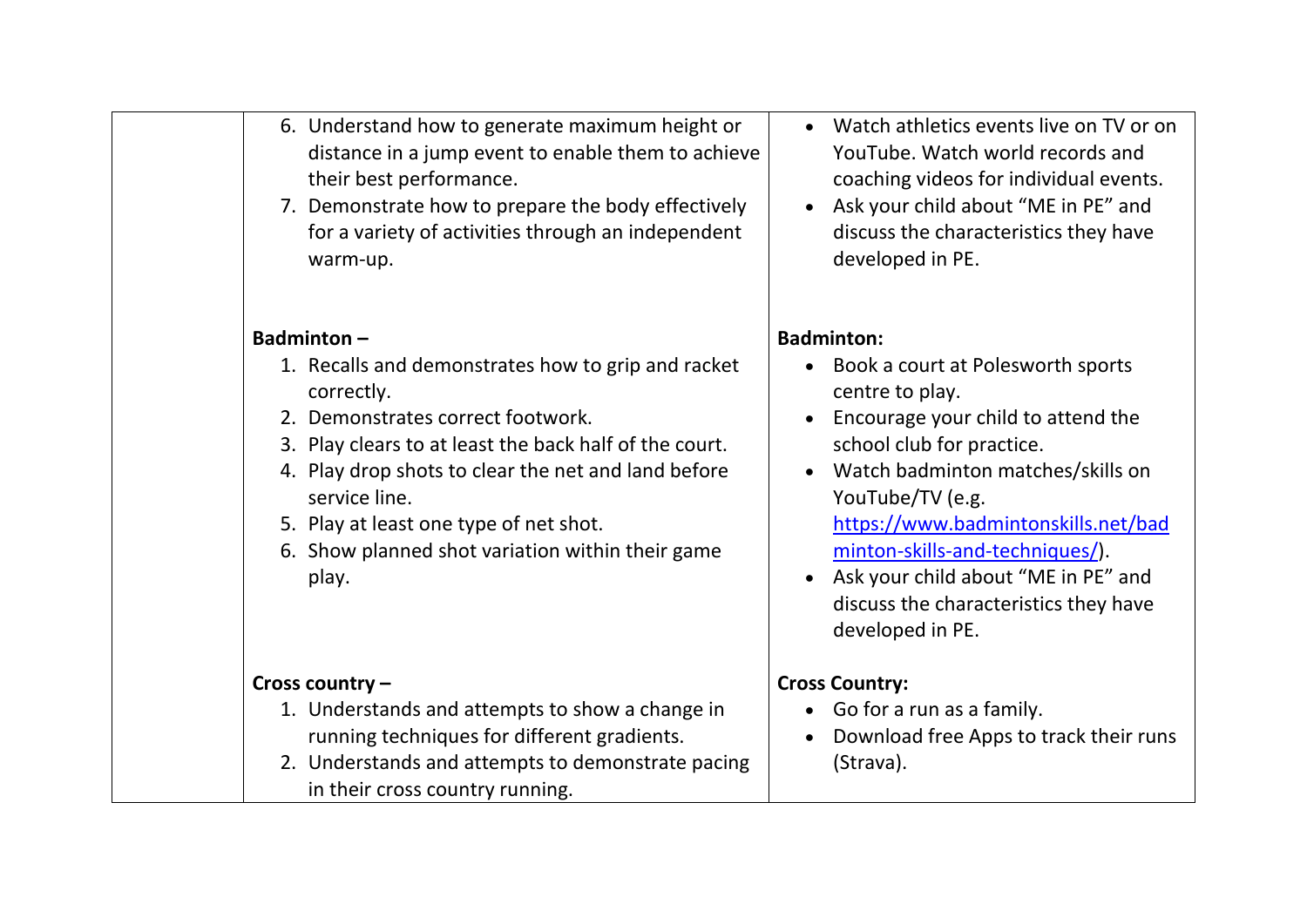| 3. Can explain how running will help to maintain a<br>healthy and active lifestyle.<br>4. Understands some rules and terminology.<br>5. Perform activities safely.<br>6. Can complete a time trial event (in pairs or in<br>isolation) relevant to their ability.<br>7. Explain how the body is working aerobically during<br>performance.                                                                                                                                                                           | Join local running club/park<br>$\bullet$<br>runs/athletics club<br>(Tamworth/Nuneaton)<br>https://www.parkrun.org.uk/.<br>Ask your child about "ME in PE" and<br>discuss the characteristics they have<br>developed in PE.                                                                                                                                                                                                                                                                              |
|----------------------------------------------------------------------------------------------------------------------------------------------------------------------------------------------------------------------------------------------------------------------------------------------------------------------------------------------------------------------------------------------------------------------------------------------------------------------------------------------------------------------|----------------------------------------------------------------------------------------------------------------------------------------------------------------------------------------------------------------------------------------------------------------------------------------------------------------------------------------------------------------------------------------------------------------------------------------------------------------------------------------------------------|
| Dance-<br>1. Copy and demonstrate without teacher lead<br>movements/exercises.<br>2. Understand Capoeira as a dance style.<br>3. Understand and use specific terminology in dance<br>in specific - capoeira and choreography.<br>4. Correct use of timing is evident in performance<br>and choreography.<br>5. Contribute to sequences and communicate<br>choreography ideas positively to group.<br>6. Recall and perform a set dance warm up without<br>teacher lead.<br>7. Understand and use a variety of simple | Dance:<br>• Watch professional street/hip-hop<br>companies on YouTube (e.g., boy blue<br>entertainment, Zoonation and annual<br>'breakin convention').<br>Encourage your child to attend the<br>$\bullet$<br>school club and annual dance shows for<br>extra practise and confidence.<br>To aid with movement memory and<br>$\bullet$<br>confidence, challenge students to<br>either perform or teach others key<br>moves, warm up and dance phrase.<br>Ask your child about "ME in PE" and<br>$\bullet$ |
| choreographic devices in their choreography<br>project most appropriate to dance style.                                                                                                                                                                                                                                                                                                                                                                                                                              | discuss the characteristics they have<br>developed in PE.                                                                                                                                                                                                                                                                                                                                                                                                                                                |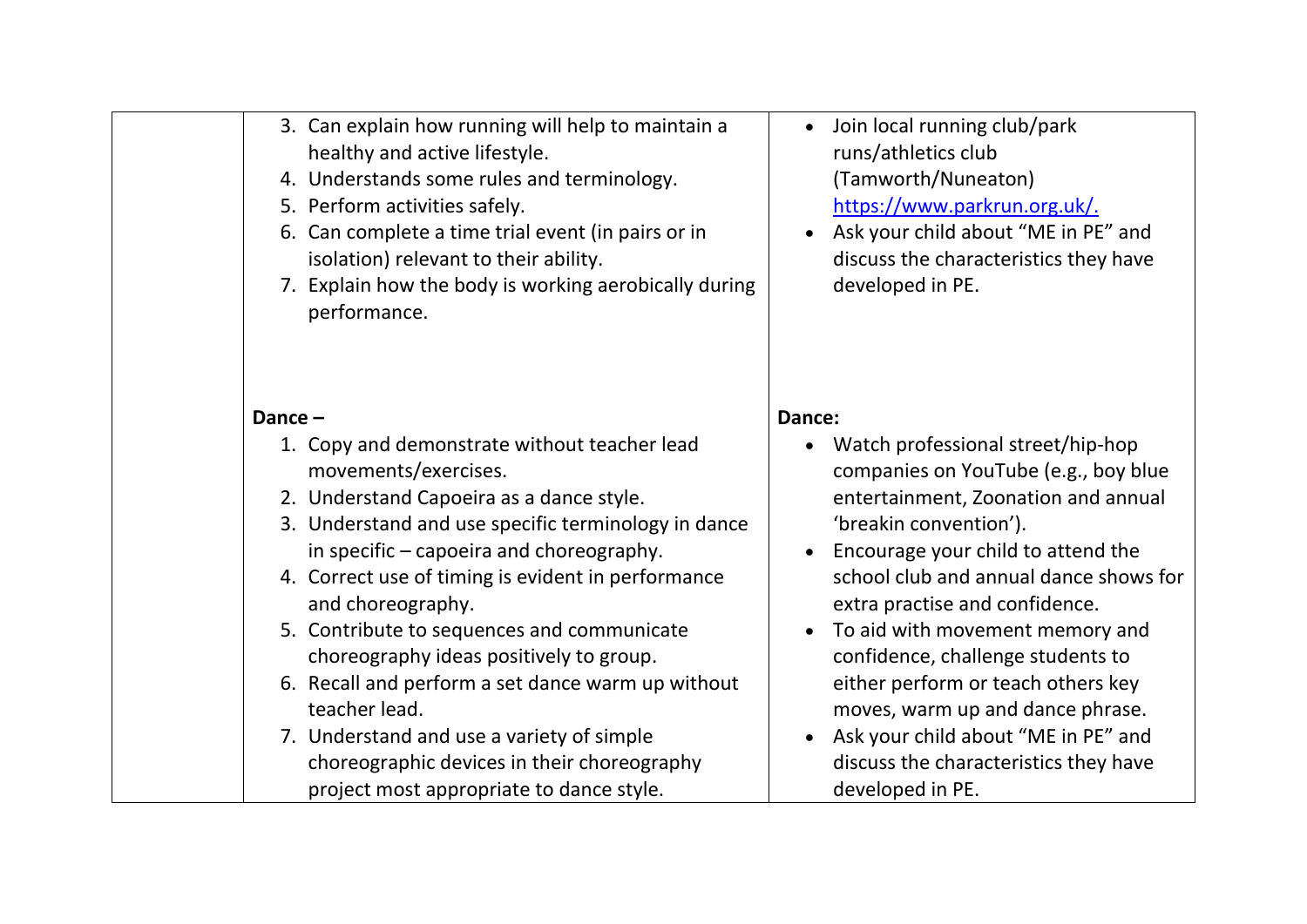| 8. Use performance skills in front of other students, |
|-------------------------------------------------------|
| demonstrating sound movement memory of                |
| choreography project.                                 |

# **Football –**

- 1. Use at least two different parts of the foot, on both feet, to manipulate the ball.
- 2. Use at least two parts of the foot to pass the ball accurately over at least a 10m distance.
- 3. Control the ball using their back foot to open up the body.
- 4. Change direction when moving with the ball with some control and speed.
- 5. Attempt to select the correct option to pass or move with the ball in a modified and conditioned game.
- 6. Use movement to lose a defender and receive ball in space.
- 7. Understand and demonstrate how to defend using the correct body position in a 1 v 1 situation.
- 8. Recall and demonstrate good etiquette, sportsmanship and respect.
- 9. Recall, demonstrate and lead how to warm up and cool down safely.

# **Football:**

• Practice ball familiarisation skills used in lessons to develop confidence with both feet.

[https://www.youtube.com/watch?v=q1](https://www.youtube.com/watch?v=q1B4is3faOM) [B4is3faOM](https://www.youtube.com/watch?v=q1B4is3faOM)

- Encourage your child to attend the school football club to development skills and confidence.
- Explore getting your child involved in local youth football. Visit the FA website club finder to find accredited organisations.

[https://www.thefa.com/get-involved.](https://www.thefa.com/get-involved)

• Ask your child about "ME in PE" and discuss the characteristics they have developed in PE.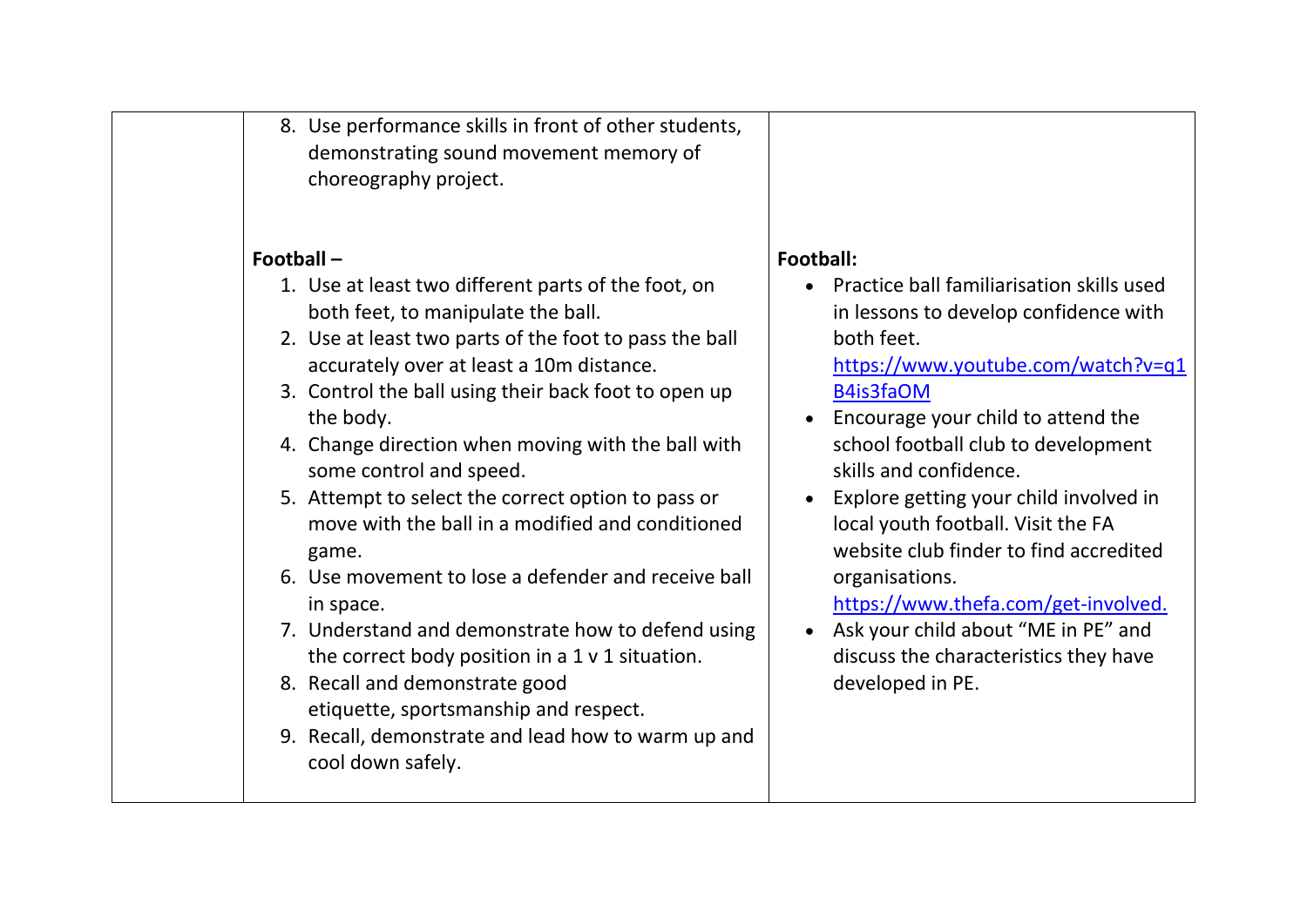#### **Handball –**

- 1. Recall and use more than one type of pass accurately - Over arm pass, bounce pass, flick pass and under arm pass.
- 2. Attempt to receive the ball over increasing distances under limited pressure.
- 3. Use passing & movement to keep possession of the ball and create opportunities in attack under pressure.
- 4. Create space to shoot with accuracy
- 5. Understand how to work together as a team to defend.
- 6. Use multiple skills to create space to shoot in game situations.

#### **HRF Practical –**

- 1. Execute a basic training session in at least two types of training.
- 2. Plan a more detailed training session to develop specific fitness component.
- 3. Maintain training zone intensity required for a training session.
- 4. Give a basic explanation of the difference between aerobic and anaerobic training zones.

### **Handball:**

- Get involved in any sport that you need to dodge, run, catch, and throw.
- Watch Handball matches on TV or YouTube matches/skills – e.g., Olympic and World Championships.
- Join the Handball club in school.
- Contact your local handball club (Loughborough/Coventry/ Birmingham).
- Ask your child about "ME in PE" and discuss the characteristics they have developed in PE.

# **HRF – Practical:**

- Ask your child to lead a warm-up with the family.
- Discuss different sports and what is needed to participate in that sport.
- Encourage them to develop their fitness and have a go at a type of training at home.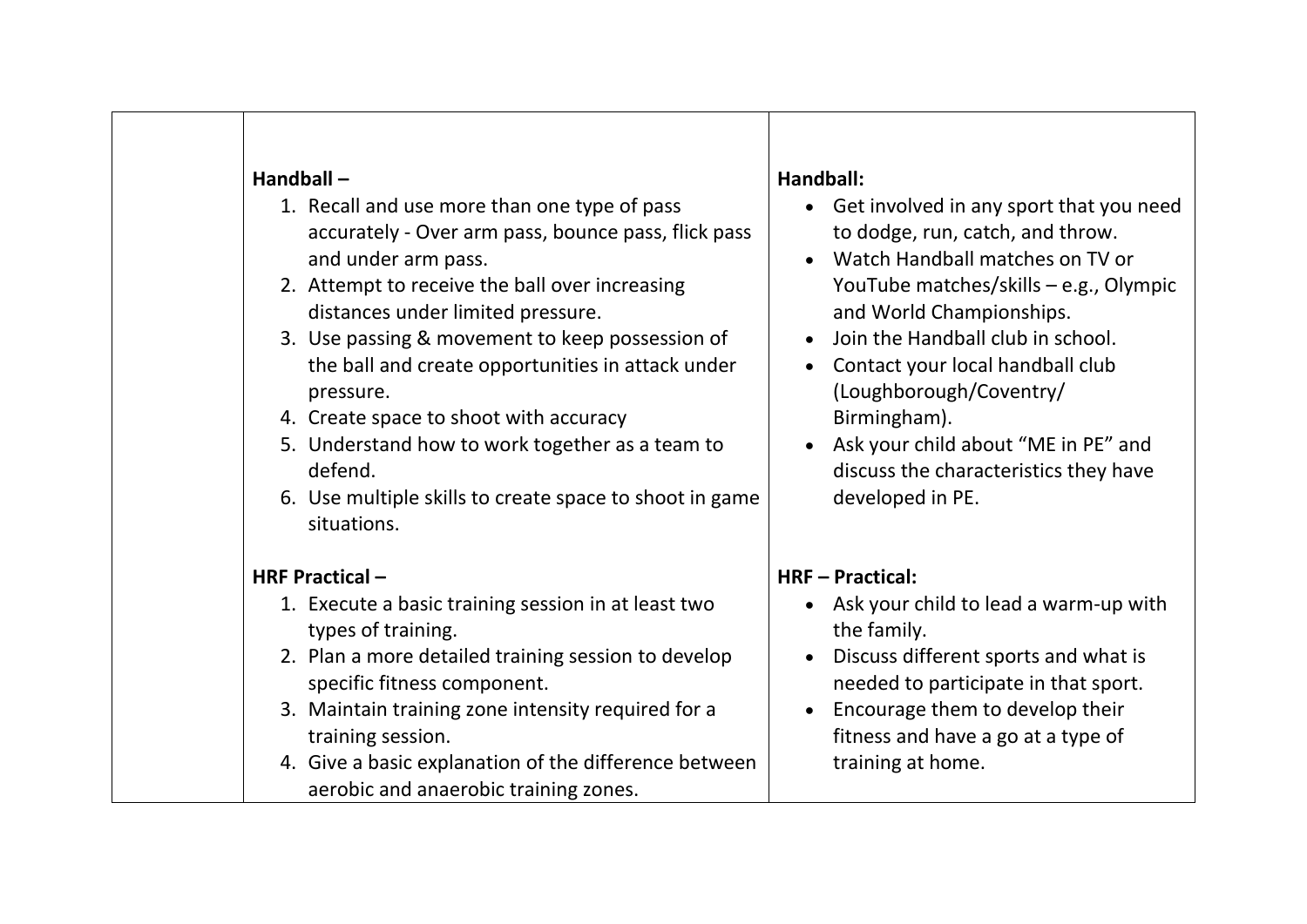### **HRF Theory –**

- 1. Explain what intensity means.
- 2. Explain how to calculate maximum heart rate.
- 3. Give a simple explanation of the difference between aerobic and anaerobic training zones.
- 4. Explain briefly 3 types of training.
- 5. Link 3 training methods to a sport/position/benefit.

# **Netball –**

- 1. Select and perform footwork and passing variations within their game play under increasing pressure.
- 2. Use dodging and change of direction to move into space to support team-mates.
- Identify 1 exercise and add 1 more repetition each day for a month. For example,  $1<sup>st</sup>$  January do 5 sit-ups and by the end of January do 36.
- Ask your child about "ME in PE" and discuss the characteristics they have developed in PE.

# **HRF – Theory:**

- Discuss different sports and what is needed to participate in that sport.
- Discuss the difference between aerobic and anaerobic zones as a family.
- Ask your child to plan a session as a family to do.
- Ask your child about "ME in PE" and discuss the characteristics they have developed in PE.

### **Netball:**

• Practice throwing and catching/targetbased skills (e.g., catch or chalk target on a wall) and foot coordination skills (e.g., skipping or hopscotch) at home.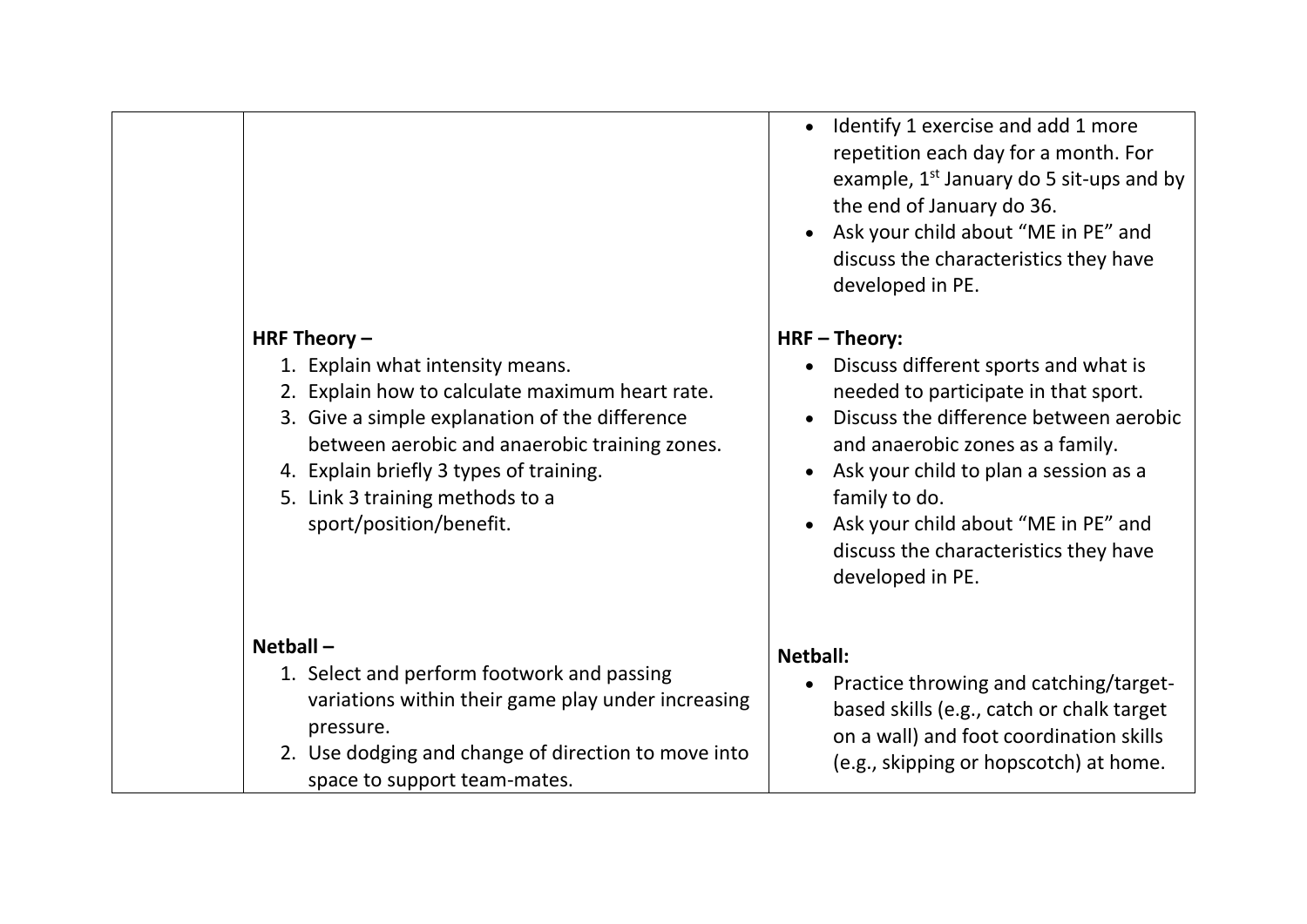| 3. Apply pressure to the opposition through<br>marking/defending and use of body to<br>channel/limit options.<br>4. Observes the rules of footwork, obstruction,<br>contact and offside and the rules of centre pass.<br>Develop awareness of some further rules including<br>3 second rule/replay/repossession/short pass.<br>5. Contributes to attacking and defensive play,<br>working effectively in a team to select and apply<br>tactics. | Encourage your child to attend the<br>school club for practice.<br>Research local netball clubs/teams to<br>join<br>https://www.englandnetball.co.uk/play<br>-netball/find-a-session-or-club/<br>Watch netball drills on-line<br>https://www.youtube.com/watch?v=8<br>WxpyyUwQIQ<br>https://www.youtube.com/watch?v=sG<br><b>PHv-hkBVs</b> or watch parts of matches<br>on YouTube/TV<br>https://www.youtube.com/watch?v=H<br>25dND9cJuQ.<br>• Ask your child about "ME in PE" and<br>discuss the characteristics they have<br>developed in PE. |
|-------------------------------------------------------------------------------------------------------------------------------------------------------------------------------------------------------------------------------------------------------------------------------------------------------------------------------------------------------------------------------------------------------------------------------------------------|-------------------------------------------------------------------------------------------------------------------------------------------------------------------------------------------------------------------------------------------------------------------------------------------------------------------------------------------------------------------------------------------------------------------------------------------------------------------------------------------------------------------------------------------------|
| <b>Problem Solving -</b><br>1. Successfully complete more challenging tasks set<br>as part of their group.<br>2. Contribute towards more challenging tasks<br>physically.<br>3. Provide feedback on the completion of tasks.<br>4. To lead a small group in more challenging task                                                                                                                                                               | <b>OAA - Problem Solving:</b><br>Ask them do explain what they have<br>$\bullet$<br>been doing in lessons.<br>Discuss what skills they have used<br>during lessons.<br>Ask them to explain, demonstrate and<br>$\bullet$<br>lead some activities they have done in<br>lessons with family/friends.                                                                                                                                                                                                                                              |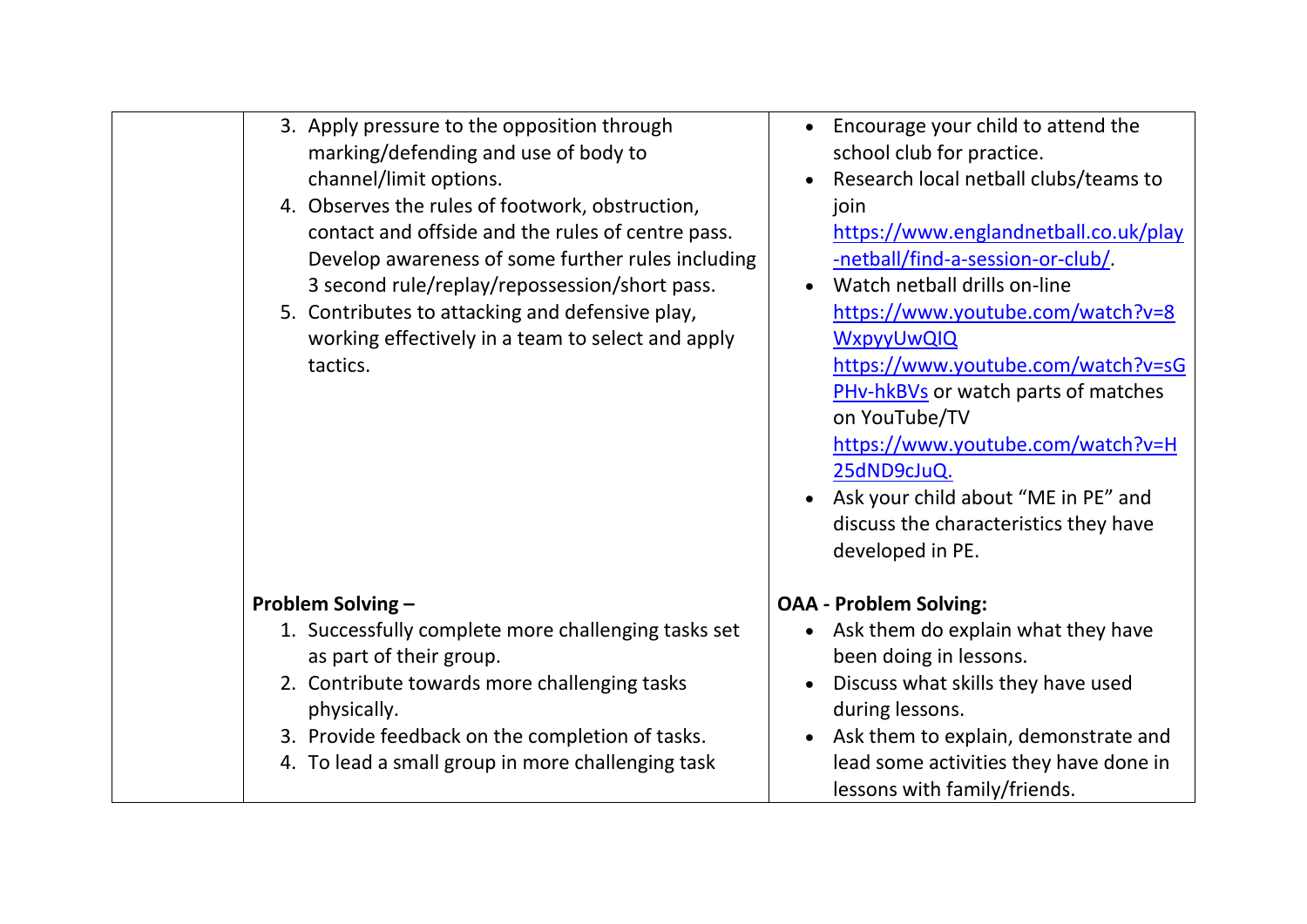### **Rounders –**

- 1. Use a range of bowling techniques with some accuracy and consistency to challenge the opposition.
- 2. Move into position to use a long barrier technique.
- 3. Demonstrate the correct technique for batting and modify to change batting direction.
- 4. Use overarm throw with some accuracy from backstop to 1st post / 2nd post and from 2nd post to 4th post.
- 5. Understand the relevance of the pitch lines.
- 6. Explain a wide range of rules relating to bowling, batting and fielding.
- Look at local Scout/Brownie/Cadet groups.
- Ask your child about "ME in PE" and discuss the characteristics they have developed in PE.

# **Rounders:**

- Practice throwing and catching/targetbased skills (e.g., catch or chalk target on a wall) and running skills at home (e.g., forwards/backwards relays/ball collect).
- Encourage your child to attend the school club for practice.
- Find local rounders clubs/teams to join [https://www.roundersengland.co.uk/pl](https://www.roundersengland.co.uk/play/) [ay/.](https://www.roundersengland.co.uk/play/)
- Watch rounders drills on-line [https://www.youtube.com/watch?v=k](https://www.youtube.com/watch?v=kWCNpoJ9vXA) [WCNpoJ9vXA](https://www.youtube.com/watch?v=kWCNpoJ9vXA) [https://www.youtube.com/watch?v=s](https://www.youtube.com/watch?v=smTBrE52Fag) [mTBrE52Fag.](https://www.youtube.com/watch?v=smTBrE52Fag)
- Watch parts of matches on YouTube [https://www.youtube.com/watch?v=E](https://www.youtube.com/watch?v=EGcimxQM0v0) [GcimxQM0v0.](https://www.youtube.com/watch?v=EGcimxQM0v0)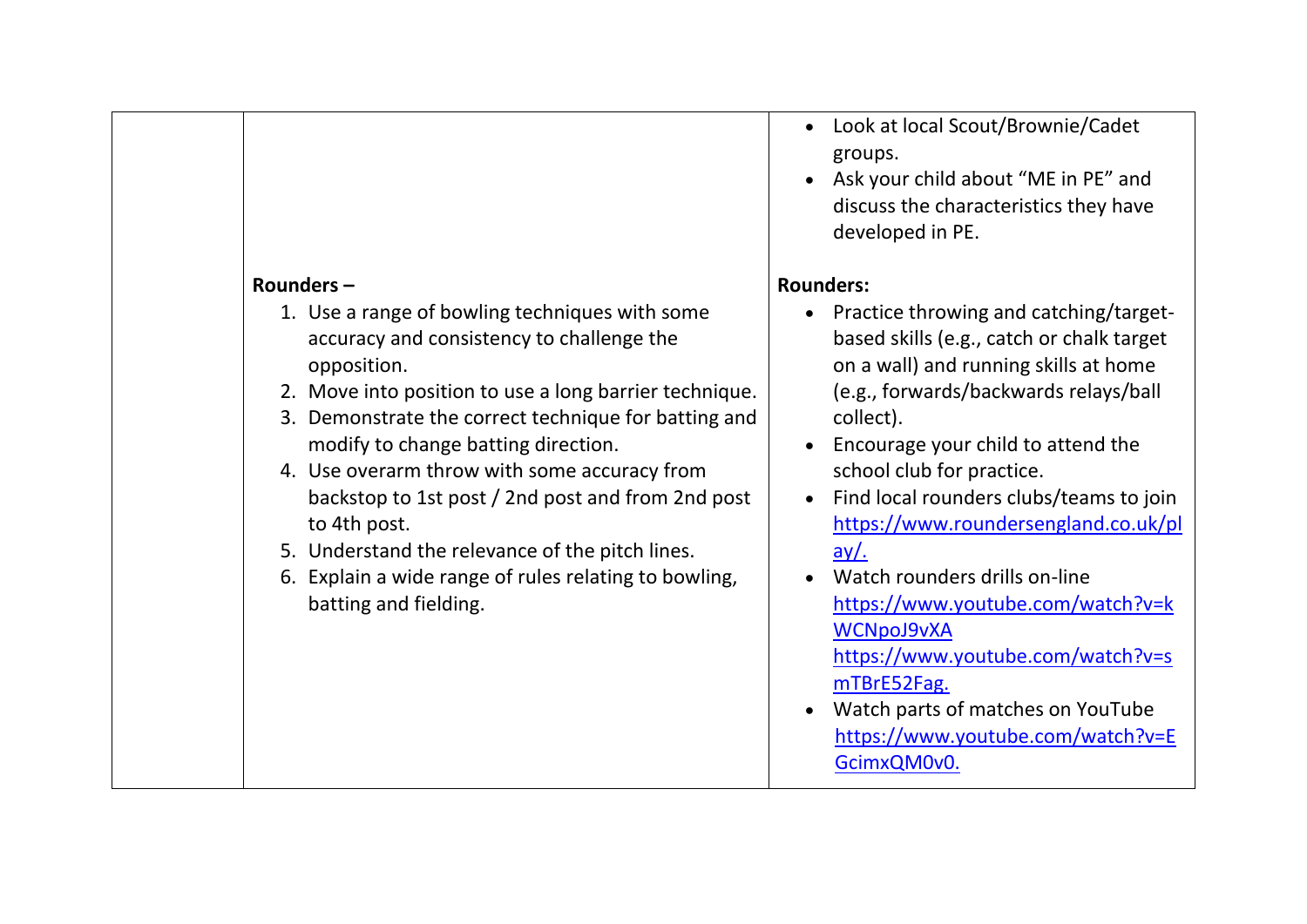# **Rugby –**

- 1. Recall how to catch ball at pace.
- 2. Demonstrate passing accurately over variety of distances.
- 3. Demonstrate at least one way to support a teammate in conditioned game.
- 4. Know how to retain the ball in contact.
- 5. Understand how to evade an opponent.
- 6. Recall tackling technique and use it in a conditioned game
- 7. Present a ball in a ruck consistently
- 8. Demonstrate techniques of entering a ruck
- 9. Make effective decisions in game situation
- Encourage them to talk about health and fitness and what makes a person healthy.
- Ask your child about "ME in PE" and discuss the characteristics they have developed in PE.

### **Rugby:**

- Contact your nearest rugby club (Tamworth, Atherstone, Nuneaton, Market Bosworth).
- Encourage your child to attend the school rugby club or practice.
- Get involved in any games that involve dodging, running, throwing, and catching.
- Watch a rugby game on TV or live/skills on YouTube.
- Ask your child about "ME in PE" and discuss the characteristics they have developed in PE.

# **Volleyball:**

• Encourage your child to attend the school club for practice.

**Volleyball –**

1. Play a dig from a feed.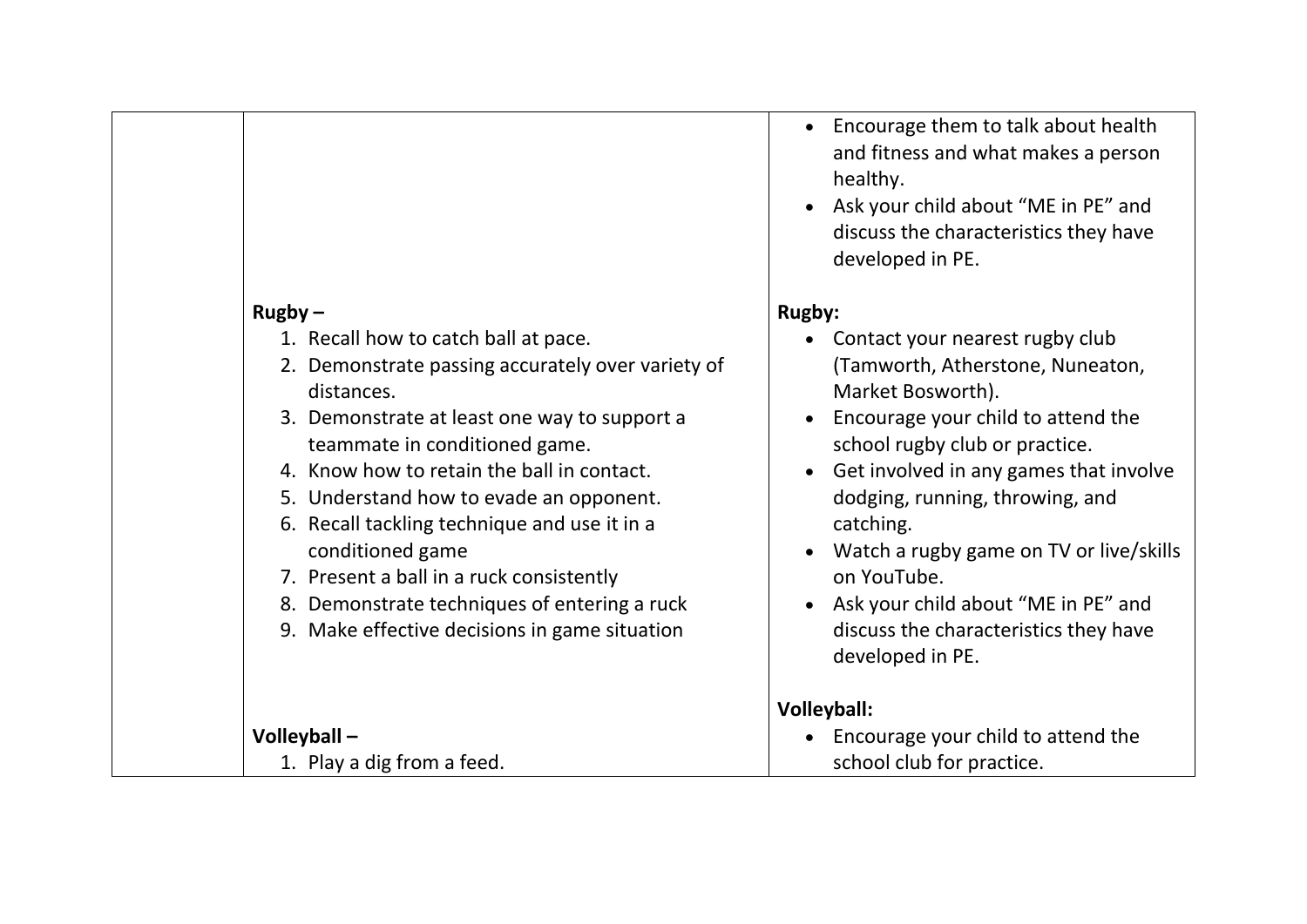|                                    | 2. Alternate between a volley and a dig (body<br>position).<br>3. Get into position to play a dig from an imperfect<br>feed.<br>4. Contact the ball in the correct position for a spike.<br>5. Demonstrate the jump required to play shot #3.<br>6. Demonstrate correct timing of the block.<br>7. Play the dink shot.                                                                                                                       | Watch volleyball matches/skills online.<br>The following are good to use:<br>https://www.youtube.com/c/Volleyball<br>1on1Videos<br>https://www.youtube.com/watch?v=Fo<br>j6A4WWgCg.<br>Join a volleyball club - both Tamworth<br>Spartans and Nuneaton Volleyball Club<br>are recommended and have links with<br>the school.<br>Ask your child about "ME in PE" and |
|------------------------------------|----------------------------------------------------------------------------------------------------------------------------------------------------------------------------------------------------------------------------------------------------------------------------------------------------------------------------------------------------------------------------------------------------------------------------------------------|---------------------------------------------------------------------------------------------------------------------------------------------------------------------------------------------------------------------------------------------------------------------------------------------------------------------------------------------------------------------|
|                                    |                                                                                                                                                                                                                                                                                                                                                                                                                                              | discuss the characteristics they have<br>developed in PE.                                                                                                                                                                                                                                                                                                           |
| <b>Religious</b><br><b>Studies</b> | Judaism-<br>1. Identify simple links between key beliefs and<br>religious stories (about Abraham and Moses).<br>2. Identify similarities and differences between key<br>Jewish festivals (Pesach, Rosh Hashanah, Yom<br>Kippur and Hannukah).<br>3. Use key evidence such as reference to a Holy text<br>(the Torah or decalogue) or story (the covenant,<br>Isaac's sacrifice or the story of Moses), to support<br>ideas and explanations. | • Oak National Academy<br>https://classroom.thenational.academy<br>/subjects-by-key-stage some topics may<br>be in the KS2 section.<br><b>BBC</b> bitesize.<br>https://www.bbc.co.uk/bitesize/subjec<br>ts/zh3rkqt.<br>The students work booklets and lesson<br>PowerPoints, copies of which are on<br>Teams.                                                       |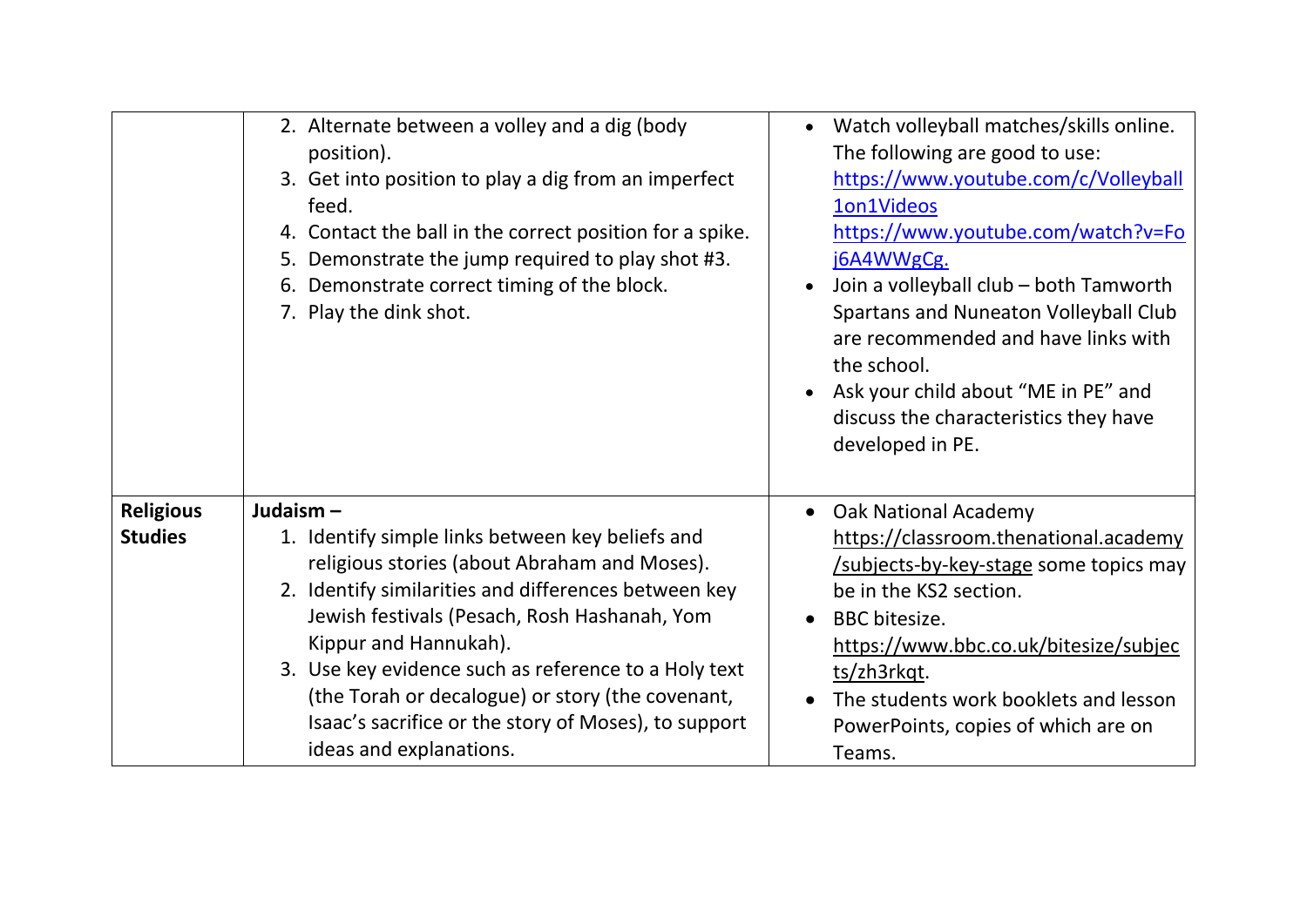|                | 4. Explain Jewish beliefs about Abraham and Moses<br>and give evidence to support them.<br>5. Describe and explain some of the practices of<br>orthodox Judaism in Britain today.<br>6. Identify and explain some of the difficulties faced<br>by Jews in Britain today.                                                                                                                                                                                                                                                                                                                                                                                                                                                    | Have discussions and debates with your<br>child, these can be about anything that<br>interests them. Encourage them to<br>explain their ideas, give examples and<br>consider the opposite viewpoint.                                                                                                                                                                                                                                                                                                                                                                                                  |
|----------------|-----------------------------------------------------------------------------------------------------------------------------------------------------------------------------------------------------------------------------------------------------------------------------------------------------------------------------------------------------------------------------------------------------------------------------------------------------------------------------------------------------------------------------------------------------------------------------------------------------------------------------------------------------------------------------------------------------------------------------|-------------------------------------------------------------------------------------------------------------------------------------------------------------------------------------------------------------------------------------------------------------------------------------------------------------------------------------------------------------------------------------------------------------------------------------------------------------------------------------------------------------------------------------------------------------------------------------------------------|
| <b>Science</b> | <b>Biology -</b><br>1. Understand the structures and roles of the human<br>reproductive organs.<br>2. Describe and explain how fertilisation happens in<br>humans.<br>3. Describe and explain what fertility is and give<br>examples of solution to fertility issues.<br>4. Describe the menstrual cycle, the hormones<br>involved and what happens during the cycle.<br>5. Describe how the foetus develops and how the<br>mother accommodates this.<br>6. Describe the effects of smoking on pregnancy and<br>why it Is controversial.<br>7. Describe the structure of DNA and how it was<br>discovered.<br>8. Explain the role of DNA in inheritance.<br>9. Describe what is meant by dominant and<br>recessive alleles. | <b>Biology:</b><br>Use BBC bitesize Biology:<br>https://www.bbc.co.uk/bitesize/subjec<br>ts/z4882hv.<br>Get pupils to set themselves quizzes on<br><b>Educake (The Science Department's</b><br>homework platform) to help them<br>revise topics they are trying to<br>understand.<br>Talk about science at home and what<br>students have learnt today. As well as<br>discuss new scientific advances in the<br>news.<br>Watch BBC Four's 'Chemistry: A volatile<br>history' documentary.<br>You could google 'Oak Academy' and<br>they have videos on different topics<br>and lessons that we cover. |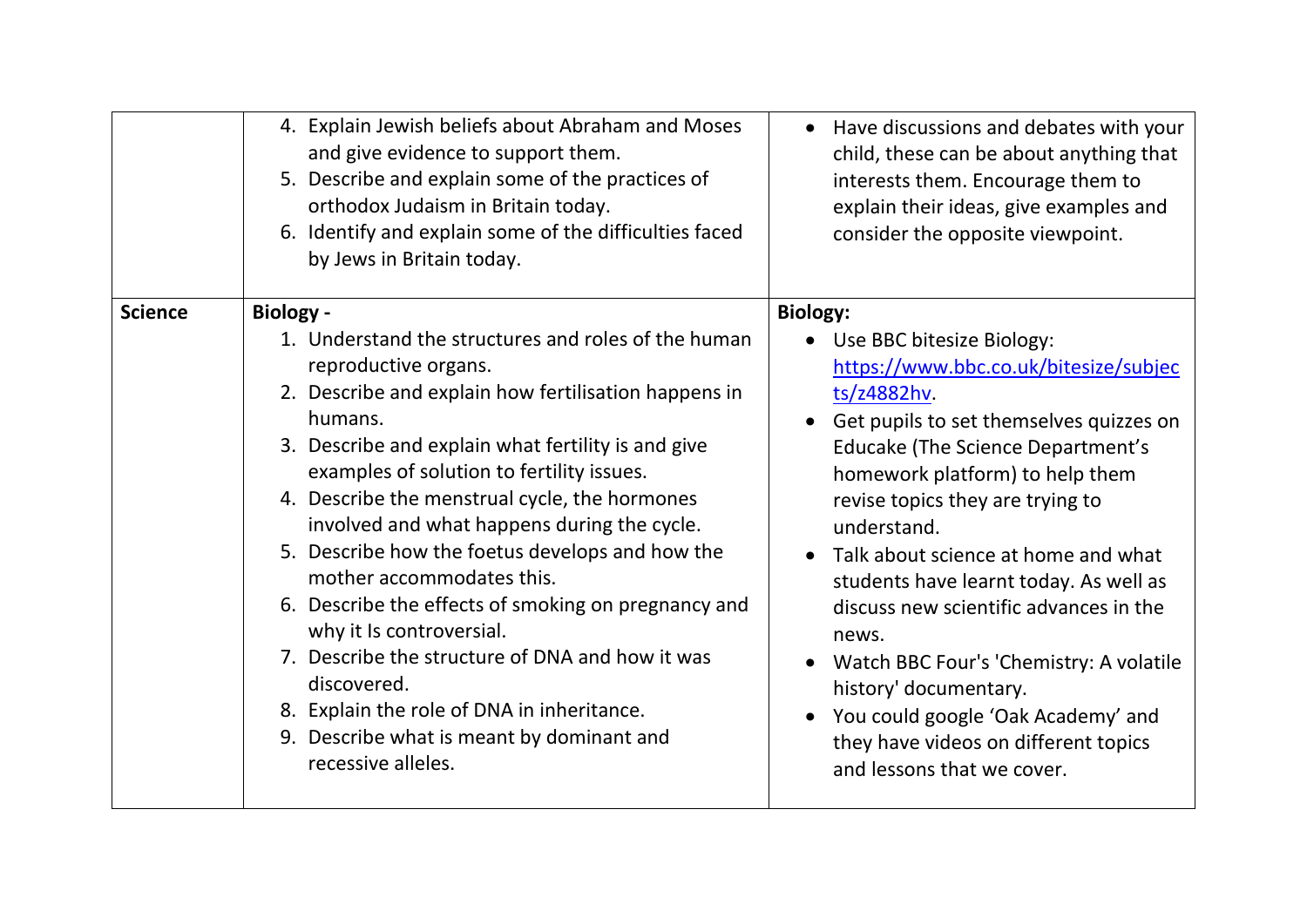| 10. Using punnet squares determine the             |
|----------------------------------------------------|
| characteristics an organism will have based on the |
| alleles it has.                                    |

- 11.State some of the symptoms of a genetic disease.
- 12.Describe the different factors that can cause variation in a population.
- 13.Explain how twin studies can help us investigate the factors that cause variation.

### **Chemistry -**

- 1. Recall that metals and non-metals react with oxygen to form oxides which are either bases or acids.
- 2. Know that metals can be arranged in a reactivity series by using their reactions with other substances.
- 3. Know that some metals react with acids to produce salts and hydrogen.
- 4. Understand that less reactive metals are extracted by displacement using carbon.
- 5. Understand that more reactive metals above carbon in the reactivity series are extracted using electrolysis.
- 6. Use word equations to represent an oxidation, displacement, and metal-acid reaction.

# **Chemistry:**

- Use BBC bitesize Chemistry: [https://www.bbc.co.uk/bitesize/subjec](https://www.bbc.co.uk/bitesize/subjects/znxtyrd) [ts/znxtyrd.](https://www.bbc.co.uk/bitesize/subjects/znxtyrd)
- Get pupils to set themselves quizzes on Educake (The Science Department's homework platform) to help them revise topics they are trying to understand.
- Talk about science at home and what students have learnt today. As well as discuss new scientific advances in the news.
- Watch BBC Four's 'Chemistry: A volatile history' documentary.
- You could google 'Oak Academy' and they have videos on different topics and lessons that we cover.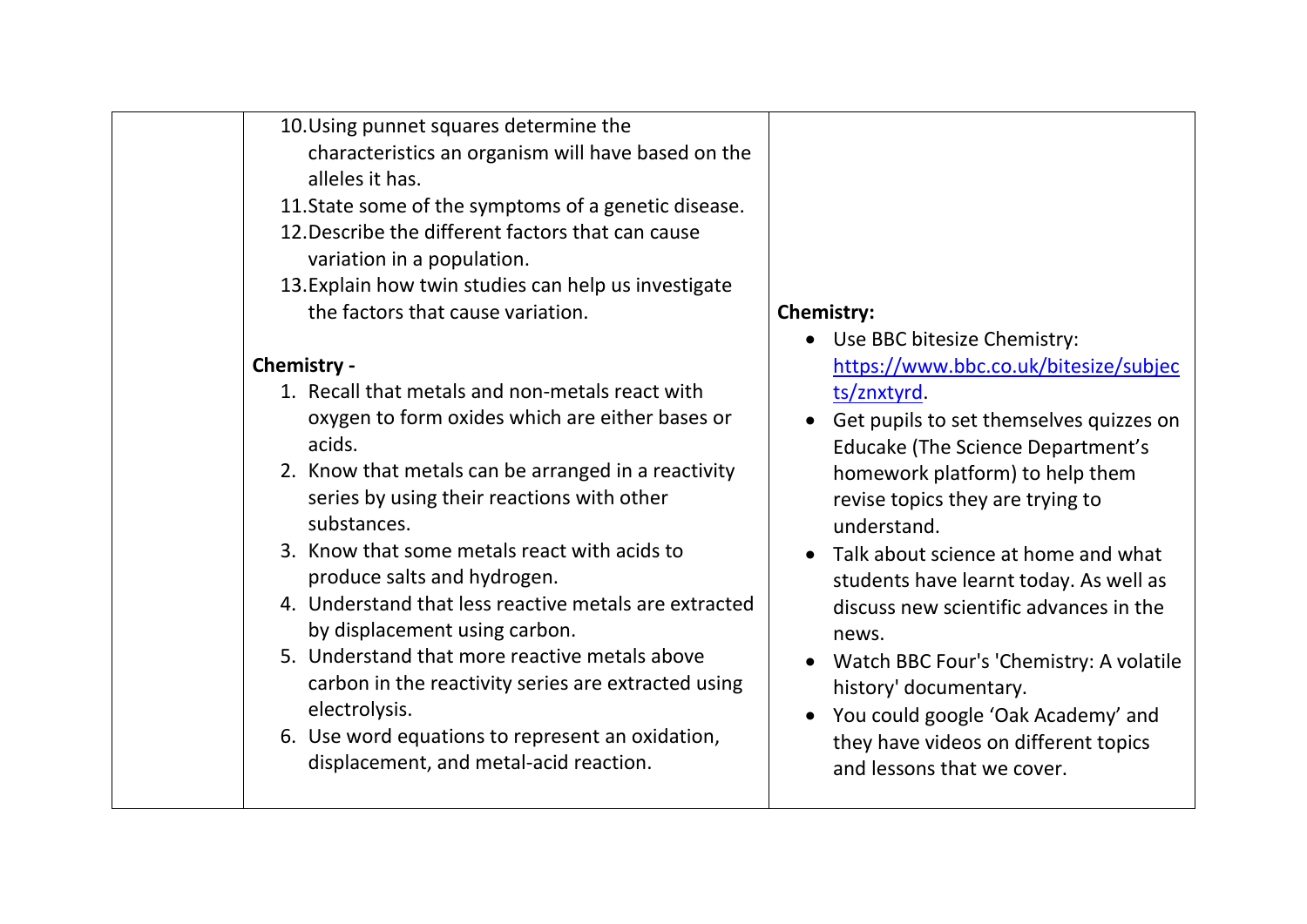#### **Physics –**

- 1. Recall and use the efficiency equation to calculate the power of an appliance.
- 2. Recall the efficiency equation and use it to calculate the cost of a household appliance.
- 3. Understand the information given on an electricity bill.
- 4. Evaluate which energy resource is the best financially and environmentally.
- 5. Define a transverse and longitudinal wave.
- 6. Understand what a water wave is and how to calculate the speed of one.
- 7. Recall how sound travels through different mediums.
- 8. Explain how sound is produced by vibrations (e.g., within a loudspeaker).
- 9. Recall the frequencies of sound waves and their units including echoes and reflection.
- 10.Explain how sound travels through a medium (solid, liquid and gases).
- 11.Explain how the ear works and recall auditory ranges for humans and animals.
- 12.Recall and use the speed of sound calculation.
- 13.Recall applications of sound (echolocation,
	- ultrasound etc.).

# **Physics:**

- Use BBC bitesize Physics: [https://www.bbc.co.uk/bitesize/subjec](https://www.bbc.co.uk/bitesize/subjects/zh2xsbk) [ts/zh2xsbk](https://www.bbc.co.uk/bitesize/subjects/zh2xsbk)
- Get pupils to set themselves quizzes on Educake (The Science Department's homework platform) to help them revise topics they are trying to understand.
- Talk about science at home and what students have learnt today. As well as discuss new scientific advances in the news.
- Watch 'Into the universe with Stephen Hawking' documentary.
- You could google 'Oak Academy' and they have video's on different topics and lessons that we cover.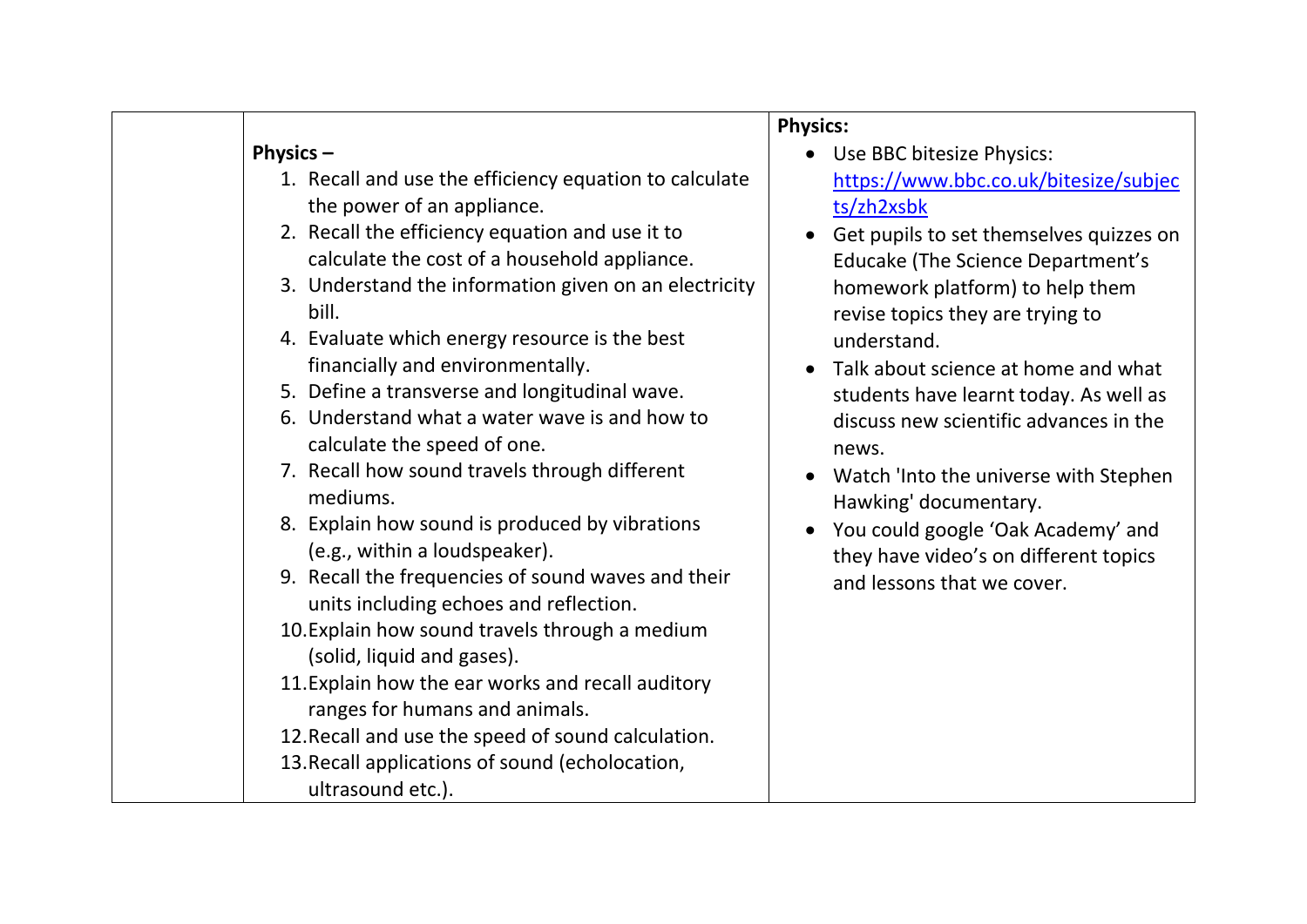|                   | 14. Describe current using different models.             |                                         |
|-------------------|----------------------------------------------------------|-----------------------------------------|
|                   | 15. Describe the difference between a series and         |                                         |
|                   | parallel circuit.                                        |                                         |
|                   | 16. Identify whether something is a                      |                                         |
|                   | conductor or insulator and why.                          |                                         |
|                   | 17. Recall circuit symbols and how to draw circuit       |                                         |
|                   | diagrams.                                                |                                         |
|                   | 18. Understand how we get a build-up of static           |                                         |
|                   | electricity and the dangers of this.                     |                                         |
|                   | 19. Recall the speed of light and explain how it travels |                                         |
|                   | through different materials                              |                                         |
|                   | 20. Recall and explain how light transmits through       |                                         |
|                   | materials including using ray diagrams to support        |                                         |
|                   | this.                                                    |                                         |
|                   | 21. Describe the key parts of the eye and how it         |                                         |
|                   | works.                                                   |                                         |
|                   | 22. Recall information about white light, prisms and     |                                         |
|                   | colour.                                                  |                                         |
|                   |                                                          |                                         |
| <b>Technology</b> | <b>Fashion &amp; Textiles -</b>                          | <b>Further support</b>                  |
|                   | 1. Produce several textile processes (finishes and       | Further resources: Resources from the   |
|                   | textures) to create a final project.                     | Marks and Spencer archive museum on     |
|                   | 2. Know how to use specialist equipment safely.          | fibres, fabrics, fashion. Although some |
|                   | 3. Know how to develop and use design specifications     | resources are targeted at other key     |
|                   | to create a final project suitable for a target market.  | stages and subjects many are a good     |
|                   |                                                          | starting point for ideas for KS3 and 4  |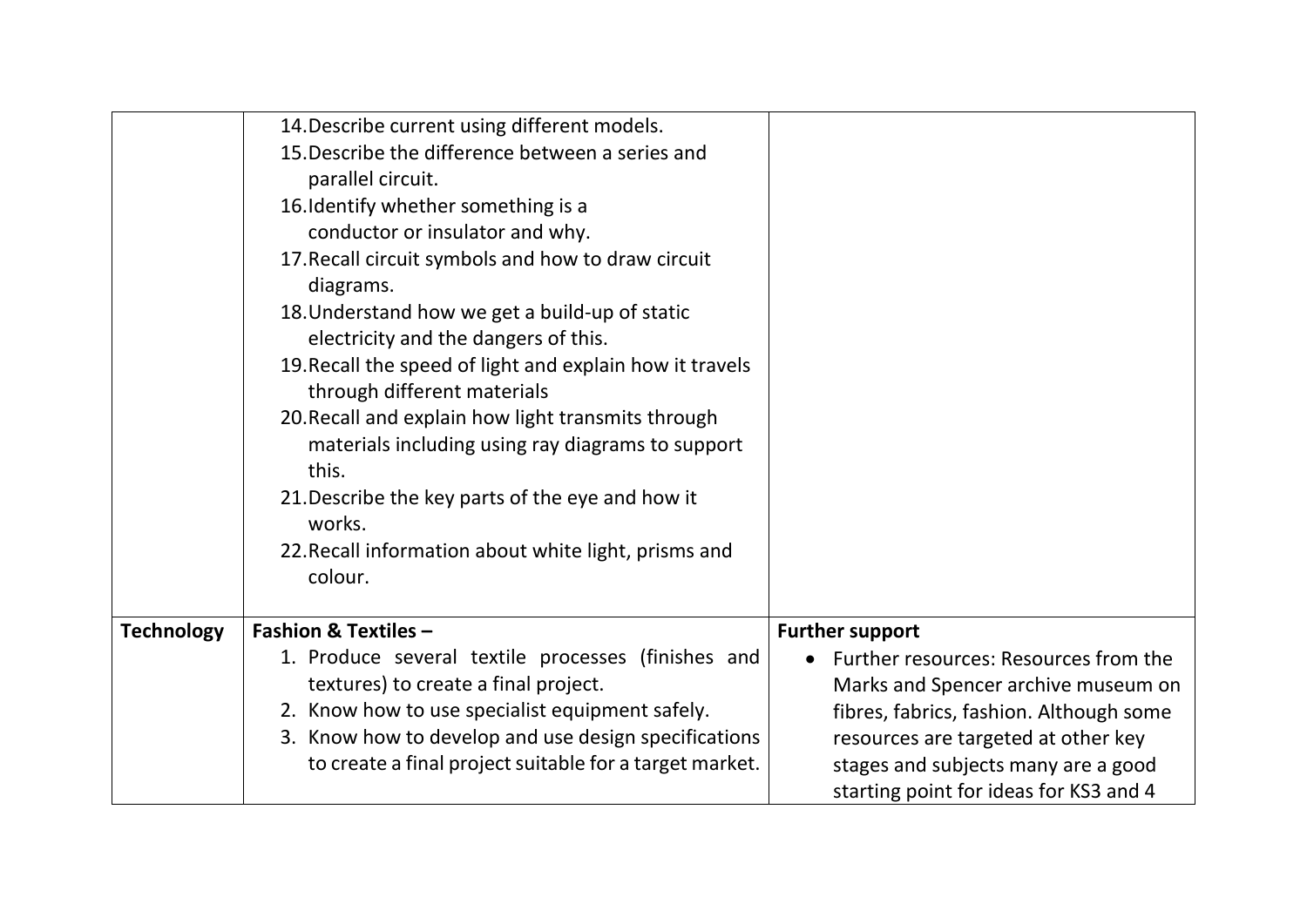| 4. Recognise the links between industry and their<br>textiles lessons.<br>5. Know how to test and evaluate their products<br>against a specification.                                                                                                                         | D&T. The archive catalogue is also a<br>good research tool for students to use<br>https://marksintime.marksandspencer.<br>com/schools<br>The BBC Bitesize website has a range of<br>resources for different age groups, KS3<br>resources are quite limited but many of<br>the GCSE resources are also suitable for<br>younger learners (they include mini<br>tests and quizzes along with outlining<br>knowledge). Choose the age range the<br>resources are for and the area of the<br>UK along with design and technology.<br>https://www.bbc.co.uk/bitesize<br>Shows to watch - The Great British<br>Sewing Bee:<br>https://www.bbc.co.uk/programmes/b<br>$03$ myqj $2$ |
|-------------------------------------------------------------------------------------------------------------------------------------------------------------------------------------------------------------------------------------------------------------------------------|----------------------------------------------------------------------------------------------------------------------------------------------------------------------------------------------------------------------------------------------------------------------------------------------------------------------------------------------------------------------------------------------------------------------------------------------------------------------------------------------------------------------------------------------------------------------------------------------------------------------------------------------------------------------------|
| Food preparation and nutrition -<br>1. Understand environmental issues linked to food<br>production and how being sustainable can help.<br>2. Understand what Fairtrade means and how it can<br>help improve the life of farmers in less<br>economically developed countries. | <b>Further Support</b><br>https://www.bbc.co.uk/bitesize/topics/<br>zjr8mp3/articles/zjnxwnb<br>https://www.bbc.co.uk/bitesize/topics/<br>zir8mp3/articles/zyjytrd<br>https://www.youtube.com/watch?v=PL<br>KTGWH398Q                                                                                                                                                                                                                                                                                                                                                                                                                                                      |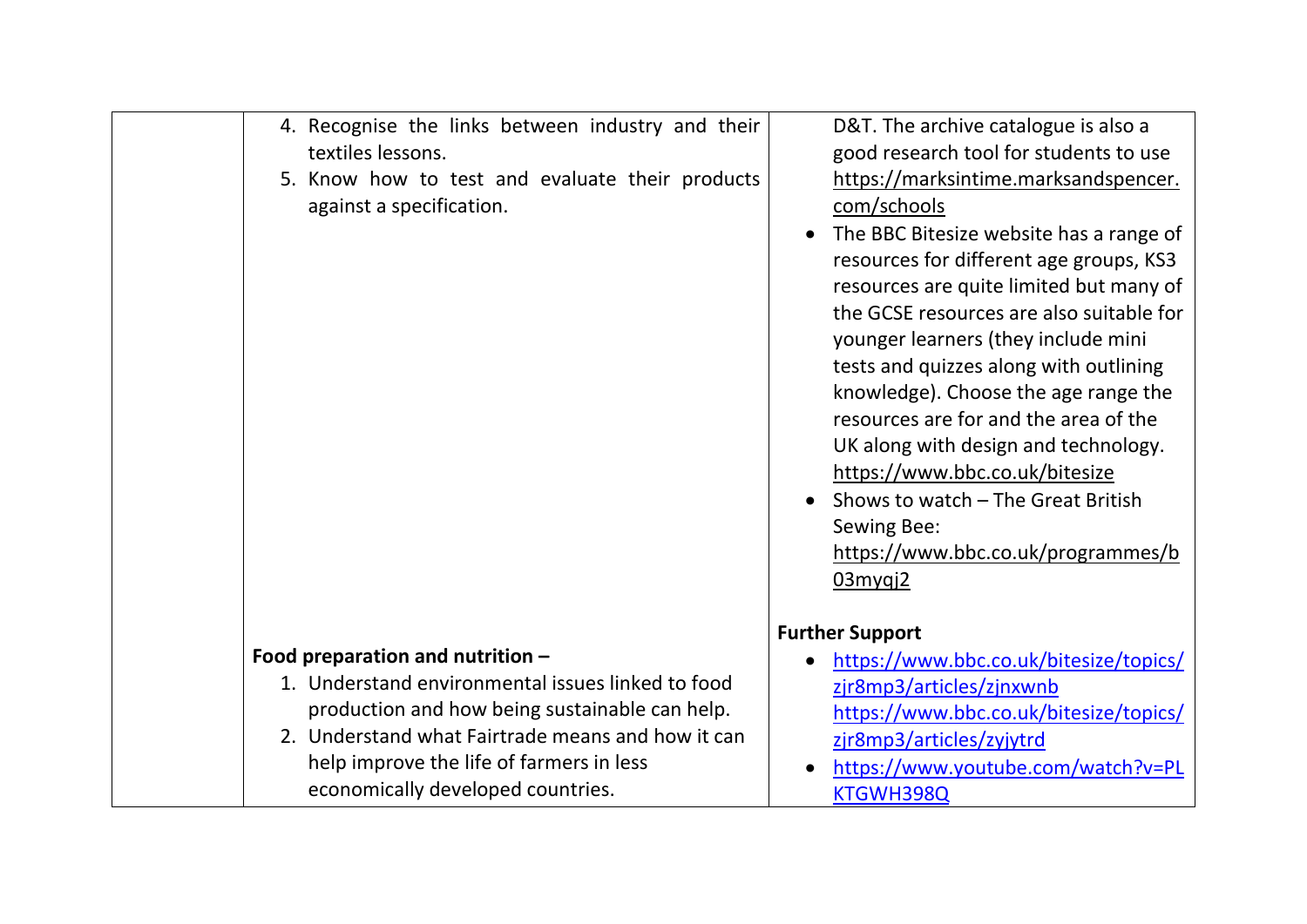| 3. Understand different cultures and some of their<br>traditions and beliefs.<br>4. Know different farming methods.<br>5. Understand the food science behind raising agents<br>and sauce making.<br>6. Know how food is processed from raw ingredients<br>to a final dish.<br>7. Develop knowledge of and demonstrate how to<br>cook a repertoire of predominantly savoury dishes<br>using a range of cooking techniques and<br>equipment.                                             | http://archive.foodafactoflife.org.uk/Sh<br>eet.aspx?siteId=19&sectionId=135&con<br>tentId=819<br>https://www.bbc.co.uk/bitesize/guides<br>$\bullet$<br>/zy6gq6f/revision/2<br>https://www.youtube.com/watch?v=0<br>$\bullet$<br>USi4DbRVVQ<br>https://www.youtube.com/watch?v=0d<br>mZKRLLjZ4<br>https://www.youtube.com/watch?v=y8<br>vLjPctrcU<br>https://www.foodafactoflife.org.uk/rec<br>ipes/ |
|----------------------------------------------------------------------------------------------------------------------------------------------------------------------------------------------------------------------------------------------------------------------------------------------------------------------------------------------------------------------------------------------------------------------------------------------------------------------------------------|------------------------------------------------------------------------------------------------------------------------------------------------------------------------------------------------------------------------------------------------------------------------------------------------------------------------------------------------------------------------------------------------------|
| Car project $-$<br>1. Identify and understand different types of energy<br>and motion.<br>2. Design and produce work in the style of a real<br>designer - Alec Issigons.<br>3. Build knowledge of the properties and working<br>characteristics of paper and board.<br>4. Develop practical skills when measuring, marking,<br>sawing, cutting and assembling their final project.<br>5. Successfully design using a range of different<br>techniques including isometric, oblique and | <b>Further support</b><br>Video clip explaining mechanisms-<br>https://www.bbc.co.uk/bitesize/guides<br>/zhq8jty/revision/12.<br>Information page on Alec Issigonis -<br>http://www.designtechnology.info/eng<br>ineers/page18.htm<br>BBC Bitesize design and technology<br>$\bullet$<br>page-<br>https://www.bbc.co.uk/bitesize/subjec<br>ts/zfr9wmn                                                |